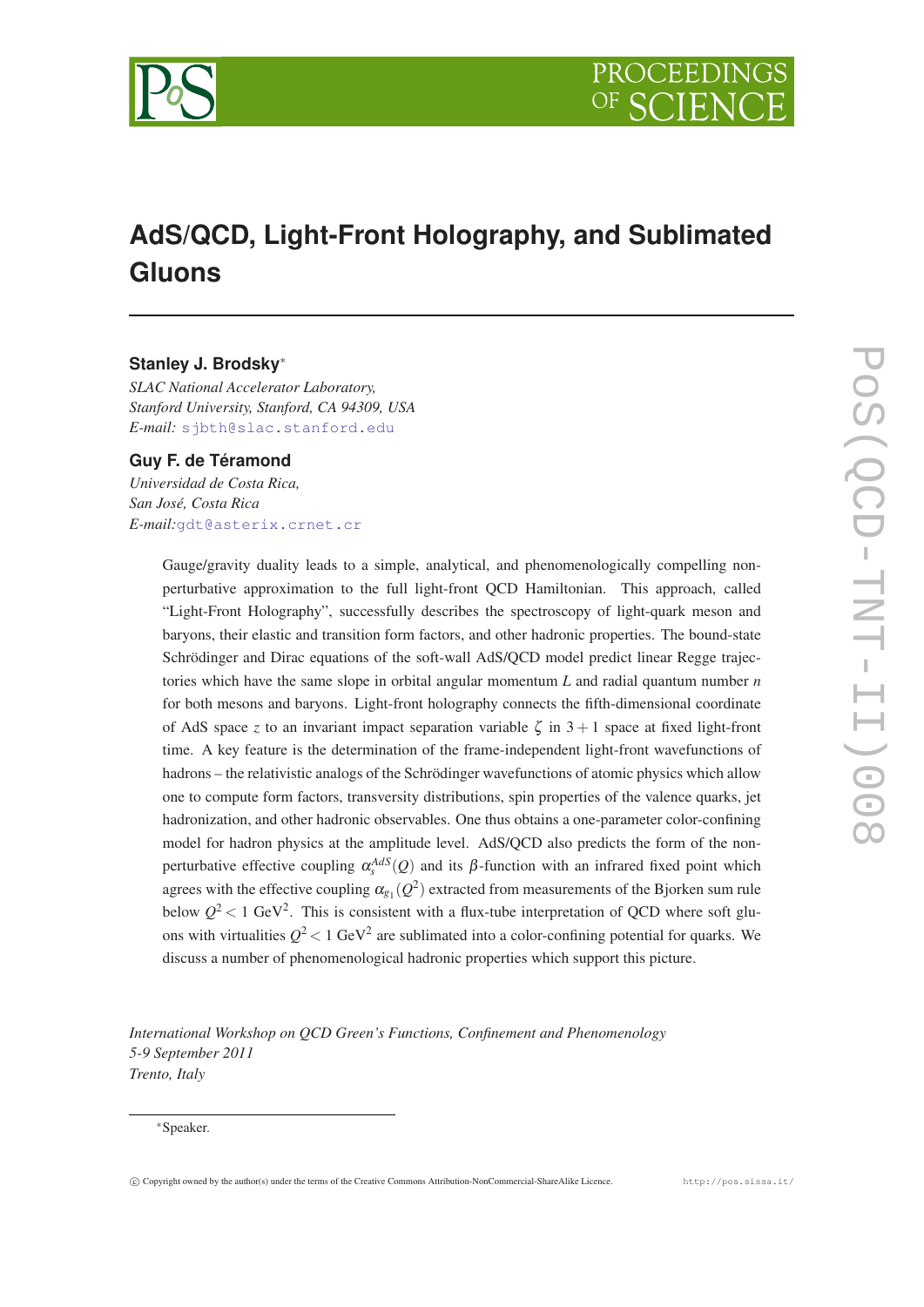# 1. Introduction

A central problem of hadron physics is how to compute the properties and spectroscopy of hadrons in terms of the confined quark and gluon degrees of freedom of the QCD Lagrangian. As we shall discuss, AdS/QCD, which uses the AdS/CFT correspondence [[1](#page-23-0)] between higherdimensional anti–de Sitter (AdS) space and conformal field theories in physical space-time as a useful guide, combined with "Light-Front Holography", [[2](#page-23-0)] leads to an analytic and phenomenologically compelling first approximation to QCD. Light-front holographic methods were originally introduced [\[3,](#page-23-0) [4\]](#page-23-0) by matching the electromagnetic (EM) current matrix elements in AdS space [[5](#page-23-0)] with the corresponding expression using light-front quantization in physical space time. [[6](#page-23-0), [7](#page-23-0)] It has also been shown that one obtains identical holographic mapping using the matrix elements of the energy-momentum tensor [[8](#page-23-0)] by perturbing the AdS metric around its static solution. [\[9\]](#page-23-0)

Light front (LF) holographic methods allow one to project the functional dependence of the wavefunction  $\Phi(z)$  computed in the AdS fifth dimension to the hadronic frame-independent lightfront wavefunction  $\psi(x_i, \vec{b}_{\perp i})$  in 3 + 1 physical space-time. The variable *z* maps to a LF variable  $\zeta(x_i, \vec{b}_{\perp i})$  which measures the invariant separation of the constituents within a hadron at equal light-front time  $\tau = t + z/c = x^+ = x^0 + x^3$ . This leads to single-variable light-front Schrödinger and Dirac equations whose eigensolutions determine the spectrum of hadrons for general spin and orbital angular momentum. The resulting light-front wavefunctions allow one to compute form factors, transversity distributions, spin properties of the valence quarks, jet hadronization, and other hadronic observables. One thus obtains a one-parameter color-confining model for hadron physics at the amplitude level.

In atomic physics, one computes the properties of electrons within an atom from its Schrödinger wavefunction, the eigenfunction of the nonrelativistic approximation to the exact QED Hamiltonian. In principle, one could also calculate hadronic spectroscopy and wavefunctions by solving for the eigenstates of the QCD Hamiltonian:  $H|\Psi\rangle = E|\Psi\rangle$  at fixed time *t*. However, this traditional method – called the "instant form" by Dirac, [[10\]](#page-23-0) is plagued by complex vacuum and relativistic effects, as well as by the fact that the boost of such fixed-*t* wavefunctions away from the hadron's rest frame is an intractable dynamical problem. In contrast, quantization at fixed light-front time  $\tau$ , the "front-form" of Dirac [\[10](#page-23-0)], is a powerful non-perturbative alternative, providing a boost-invariant framework for describing the structure of hadrons in terms of their constituents. The simple structure of the light-front vacuum allows an unambiguous definition of the partonic content of a hadron in QCD in terms of the hadronic light-front wavefunctions (LFWFs), the underlying link between large distance hadronic states and the constituent degrees of freedom at short distances. Measurements of the constituents of a bound state such as in form factors or in deep inelastic scattering are determined at the same light-front time  $\tau$ , along the front of a light-wave as in a flash picture. In contrast, the constituents of a bound state in an instant-form wavefunction must be measured at the same instant time *t*, requiring the exact synchrony in time of many simultaneous probes. Calculating a hadronic form factor in the traditional instant form requires boosting the hadron's wavefunction from the initial to final state, a dynamical problem as difficult as solving QCD itself. The boost invariance of LFWFs contrasts dramatically with the complexity of boosting the wavefunctions defined at fixed time *t*. [[11\]](#page-23-0) Worse, evaluating a current matrix element in the instant form requires computing the interaction of the probe with all of connected currents fluctuating in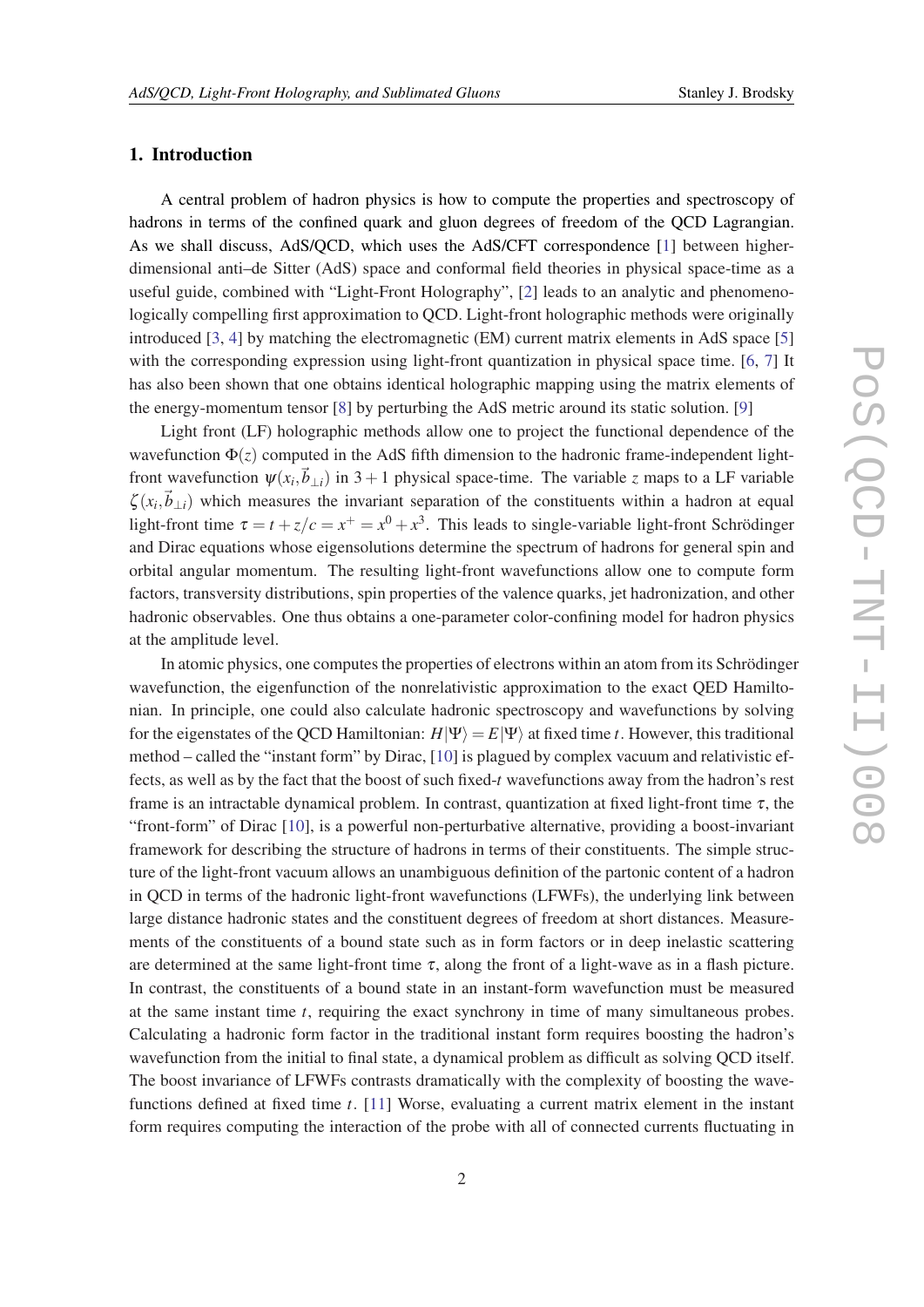<span id="page-2-0"></span>the acausal instant form vacuum, and each contributing diagram is frame-dependent.

Light-front quantization is thus the ideal framework to describe the structure of hadrons in terms of their quark and gluon degrees of freedom. The constituent spin and orbital angular momentum properties of the hadrons are also encoded in the LFWFs. The total angular momentum projection [\[12](#page-23-0)]  $J^z = \sum_{i=1}^n S_i^z + \sum_{i=1}^{n-1} L_i^z$  is conserved, Fock-state by Fock-state, and by every interaction in the LF Hamiltonian. The empirical observation that the quark spin  $S<sup>z</sup>$  contributes only a small fraction of the nucleon's total angular momentum  $J^z$  highlights the importance of quark orbital angular momentum. In fact, the nucleon anomalous moment, the Pauli form factor, and single-spin asymmetries, such as the Sivers effect, would vanish unless the quarks carry nonzero *L z* .

### 2. Light-Front Quantization and Light-Front Wavefunctions

In the light-front formalism, one sets boundary conditions at fixed  $\tau$  and then evolves the system using the LF Hamiltonian  $P^- = P^0 - P^3 = id/d\tau$ . The invariant Hamiltonian  $H_{LF} = P_{\mu}P^{\mu} =$  $P^+P^-\!\!-\!\vec{P}^2_\perp$  has eigenvalues  $\mathcal{M}^2$  where  $\mathcal M$  is the physical hadron mass. The Heisenberg equation for QCD on the light-front thus takes the form

$$
H_{LF}|\Psi_H\rangle = \mathcal{M}_H^2|\Psi_H\rangle, \qquad (2.1)
$$

where  $H_{LF}$  is determined canonically from the QCD Lagrangian. [\[13\]](#page-23-0) Its eigenfunctions are the light-front eigenstates which define the frame-independent light-front wavefunctions, and its eigenvalues yield the hadronic spectrum, the bound states as well as the continuum. The projection of the eigensolutions on the free Fock basis gives the *n*-parton LF wavefunctions  $\psi_{n/H} = \langle n|\Psi_H\rangle$  needed for phenomenology. Heisenberg's problem on the light-front can be solved numerically using discretized light-front quantization (DLCQ) [\[14](#page-23-0)] by applying anti-periodic boundary conditions in  $\sigma = x^0 - x^3$ . This method has been used successfully to solve many lower dimension quantum field theories. [[13\]](#page-23-0)

The light-front Fock state wavefunctions  $\psi_{n/H}(x_i, \vec{k}_\perp, \lambda_i)$  are functions of LF momentum fractions  $x_i = \frac{k_i^+}{P^+} = \frac{k_i^0 + k_i^3}{P^0 + P^3}$  with  $\sum_{i=1}^n x_i = 1$ , relative transverse momenta satisfying  $\sum_{i=1}^n \vec{k}_{\perp i} = 0$ , and spin projections  $\lambda_i$ . Remarkably, the LFWFs are independent of the hadron's total momentum  $P^+ = P^0 + P^3$ , so that once they are known in one frame, they are known in all frames; Wigner transformations and Melosh rotations are not required. Light-cone gauge  $A^+ = 0$  is particularly useful since there are no ghosts and one has a direct physical interpretation of orbital angular momentum. They also allows one to formulate hadronization in inclusive and exclusive reactions at the amplitude level.

In general, hadron eigenstates have components with different orbital angular momentum; for example, the proton eigenstate in LF holographic QCD with massless quarks has  $L = 0$  and  $L = 1$  light-front Fock components with equal probability. Higher Fock states with extra quark-anti quark pairs also arise. The resulting LFWFs then lead to a new range of hadron phenomenology, including the possibility to compute the hadronization of quark and gluon jets at the amplitude level. The soft-wall model also predicts the form of the non-perturbative effective coupling and its  $\beta$ -function. [[15\]](#page-23-0)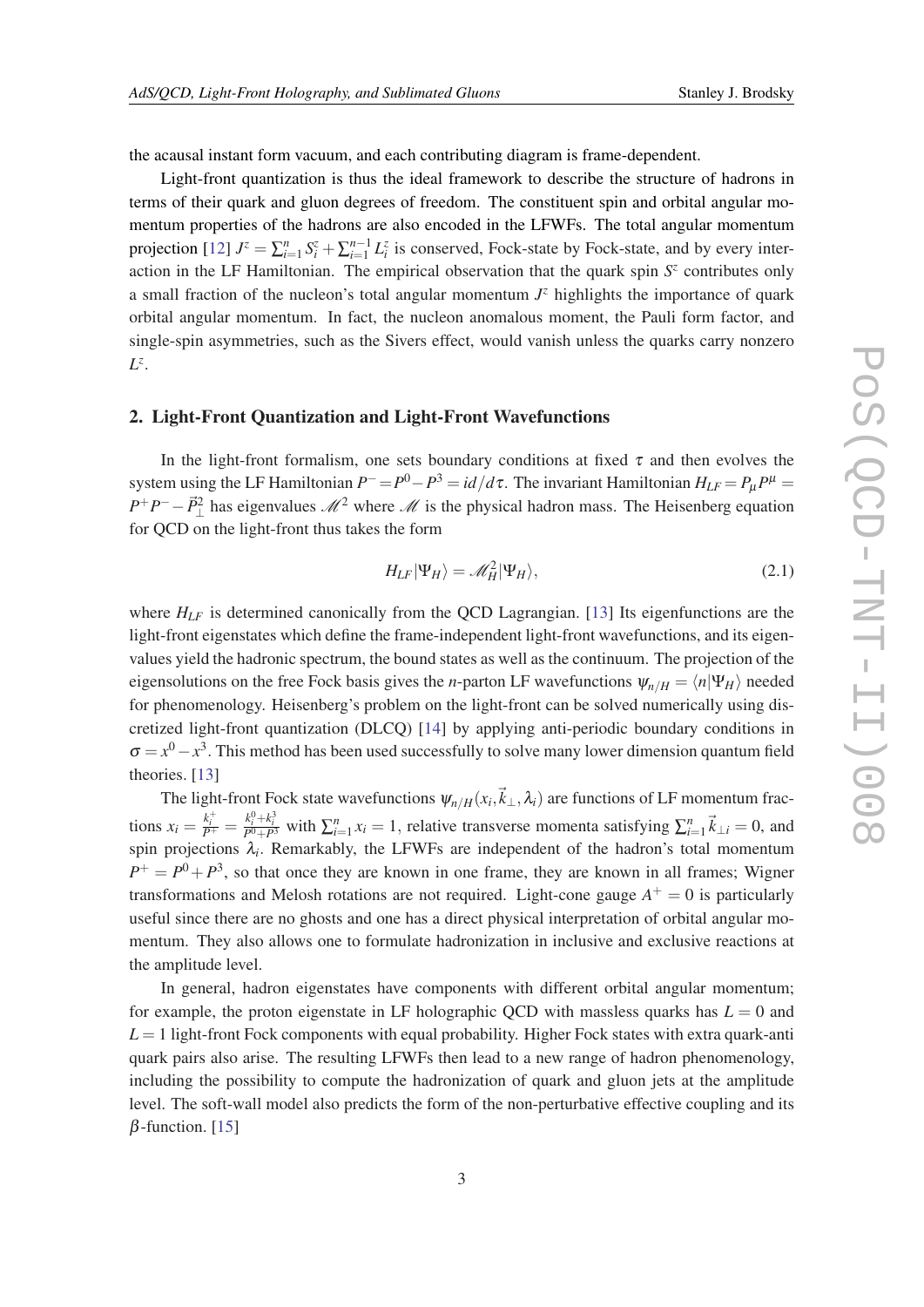A key example of the utility of the light-front is the Drell-Yan West formula [\[6](#page-23-0), [7\]](#page-23-0) for the spacelike form factors of electromagnetic currents, given as simple convolutions of initial and final LFWFs. The gauge-invariant distribution amplitude  $\phi_H(x_i, Q)$ , defined from the integral over the transverse momenta  $\vec{k}_{\perp i}^2 \leq Q^2$  of the valence (smallest *n*) Fock state, provides a fundamental measure of the hadron at the amplitude level; [\[16,](#page-23-0) [17](#page-23-0)] they are the nonperturbative inputs to the factorized form of hard exclusive amplitudes and exclusive heavy hadron decays in pQCD. At high momentum where one can iterate the hard scattering kernel, this yields dimensional counting rules, factorization theorems, and ERBL evolution of the distribution amplitudes.

Given the frame-independent light-front wavefunctions  $\psi_{n/H}(x_i, \vec{k}_{\perp i}, \lambda_i)$ , one can compute virtually all exclusive and inclusive hadron observables. For example, the valence and sea quark and gluon distributions which are measured in deep inelastic lepton scattering (DIS) are defined from the squares of the LFWFs summed over all Fock states *n*. Form factors, exclusive weak transition amplitudes [\[18](#page-23-0)] such as  $B \to \ell \nu \pi$ , and the generalized parton distributions [[19\]](#page-23-0) measured in deeply virtual Compton scattering  $\gamma^* p \to \gamma p$  are (assuming the "handbag" approximation) overlaps of the initial and final LFWFs with  $n = n'$  and  $n = n' + 2$ . The resulting distributions obey the DGLAP and ERBL evolution equations as a function of the maximal invariant mass, thus providing a physical factorization scheme. [[20\]](#page-23-0) In each case, the derived quantities satisfy the appropriate operator product expansions, sum rules, and evolution equations. At large *x* where the struck quark is far-off shell, DGLAP evolution is quenched, [\[21\]](#page-23-0) so that the fall-off of the DIS cross sections in  $Q^2$ satisfies Bloom-Gilman inclusive-exclusive duality at fixed  $W^2$ . ERBL evolution of the distribution amplitudes and DGLAP evolution of structure functions are automatically satisfied. Transversity observables can also be computed from the LFWFs; however, in the case of pseudo-T-odd observables, one must include the lensing effect of final state or initial state interactions.

A fundamental theorem for gravity can be derived from the equivalence principle: the anomalous gravitomagnetic moment defined from the spin-flip matrix element of the energy-momentum tensor is identically zero  $B(0) = 0$ . [\[22](#page-23-0)] This theorem can be proven in the light-front formalism Fock state by Fock state. [[12\]](#page-23-0) The LF vacuum is trivial up to zero modes in the front form, thus eliminating contributions to the cosmological constant from QED or QCD. [\[23](#page-23-0)]

One can solve the LF Hamiltonian problem for theories in one-space and one-time by Heisenberg matrix diagonalization. For example, the complete set of discrete and continuum eigensolutions of mesons and baryons in  $QCD(1+1)$  can be obtained to any desired precision for general color, multiple flavors, and general quark masses using the discretized light-cone quantized (DLCQ) method. [\[14](#page-23-0), [24](#page-23-0)] The DLCQ approach can in principle be applied to QED(3+1) and QCD(3+1). This nonperturbative method has no fermion doubling, is in Minkowski space, and frame-independent; however, in practice, the resulting large matrix diagonalization problem has found to be computational challenging, so alternative methods and approximations such as those based on AdS/QCD are necessary.

### 3. AdS/QCD

One of the most significant theoretical advances in recent years has been the application of the AdS/CFT correspondence [[1](#page-23-0)] between string theories defined in 5-dimensional AdS space and conformal field theories in physical space-time, to study the dynamics of strongly coupled quan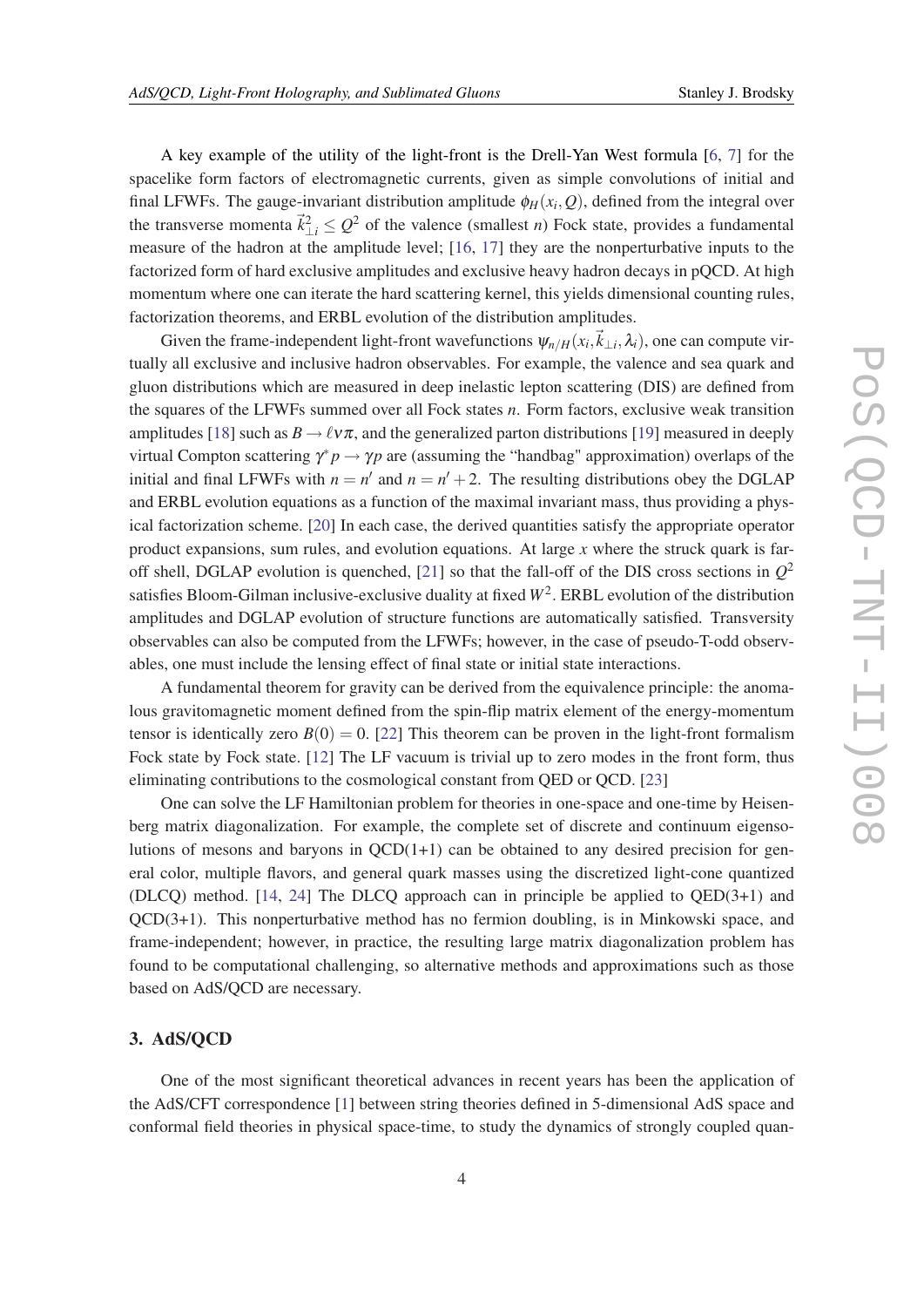tum field theories. The essential principle underlying the AdS/CFT approach to conformal gauge theories is the isomorphism of the group of Poincaré and conformal transformations *SO*(4,2) to the group of isometries of Anti-de Sitter space. The AdS metric is

$$
ds^{2} = \frac{R^{2}}{z^{2}} (\eta_{\mu\nu} dx^{\mu} dx^{\nu} - dz^{2}),
$$
\t(3.1)

which is invariant under scale changes of the coordinate in the fifth dimension  $z \to \lambda z$  and  $x^{\mu} \to$  $\lambda x^{\mu}$ . Thus one can match scale transformations of the theory in 3 + 1 physical space-time to scale transformations in the fifth dimension *z*. In the AdS/CFT duality, the amplitude  $\Phi(z)$  represents the extension of the hadron into the additional fifth dimension. The behavior of  $\Phi(z) \to z^{\tau}$  at  $z \to 0$ matches the twist-dimension  $\tau$  of the hadron at short distances.

QCD is not conformal but there is in fact much empirical evidence from lattice gauge the-ory, [[25\]](#page-23-0) Dyson Schwinger theory, [[26\]](#page-23-0) and empirical effective charges, [[27\]](#page-23-0) that the QCD  $\beta$ function vanishes in the infrared. [\[28](#page-24-0)] The QCD infrared fixed point arises since the propagators of the confined quarks and gluons in the loop integrals contributing to the  $\beta$ -function have a maximal wavelength. [\[29\]](#page-24-0) The decoupling of quantum loops in the infrared is analogous to QED where vacuum polarization corrections to the photon propagator decouple at  $Q^2 \rightarrow 0$ . Since there is a window where the QCD coupling is large and approximately constant, QCD resembles a conformal theory for massless quarks. Thus, even though QCD is not conformally invariant, one can use the mathematical representation of the conformal group in five-dimensional Anti-de Sitter space to construct an analytic first approximation to the theory.

### 3.1 AdS/QCD Models

We thus begin with a conformal approximation to QCD to model an effective dual gravity description in AdS space. The five-dimensional  $AdS<sub>5</sub>$  geometrical representation of the conformal group represents scale transformations within the conformal window. Confinement can be introduced with a sharp cut-off in the infrared region of AdS space, as in the "hard-wall" model, [[30](#page-24-0)] or, more successfully, using a dilaton background in the fifth dimension to produce a smooth cutoff at large distances as in the "soft-wall" model. [\[31](#page-24-0)] We assume a dilaton profile  $\exp(+\kappa^2 z^2)$  [\[32](#page-24-0)] with opposite sign to that of Ref. [\[31\]](#page-24-0); however as shown in Ref. [\[33](#page-24-0)], one can relate the solutions by a canonical transformation. The positive dilaton background leads to the harmonic potential [\[32](#page-24-0)]  $U(z) = \kappa^4 z^2 + 2\kappa^2 (L + S - 1)$  in the fifth dimension coordinate *z*. The resulting spectrum reproduces linear Regge trajectories for mesons:  $\mathcal{M}^2(S, L, n) = 4\kappa^2(n + L + S/2)$ , where  $\mathcal{M}^2(S, L, n)$ is proportional to the internal spin, orbital angular momentum *L* and the principal radial quantum number *n*.

The conformal invariance can also be broken by the introduction of an additional warp factor in the AdS metric to include confinement forces:

$$
ds^{2} = \frac{R^{2}}{z^{2}} e^{\lambda(z)} \left( \eta_{\mu\nu} dx^{\mu} dx^{\nu} - dz^{2} \right).
$$
 (3.2)

The results are equivalent to introducing a dilaton profile, provided that  $\varphi(z) \to \frac{d-1}{2}\lambda(z)$ , or  $\varphi \to$ 3  $\frac{3}{2}\lambda$  for AdS<sub>5</sub>. The modified metric can be interpreted in AdS space as a gravitational potential for an object of mass *m* in the fifth dimension:  $V(z) = mc^2 \sqrt{g_{00}} = mc^2 Re^{\pm 3\kappa^2 z^2/4}/z$ . In the case of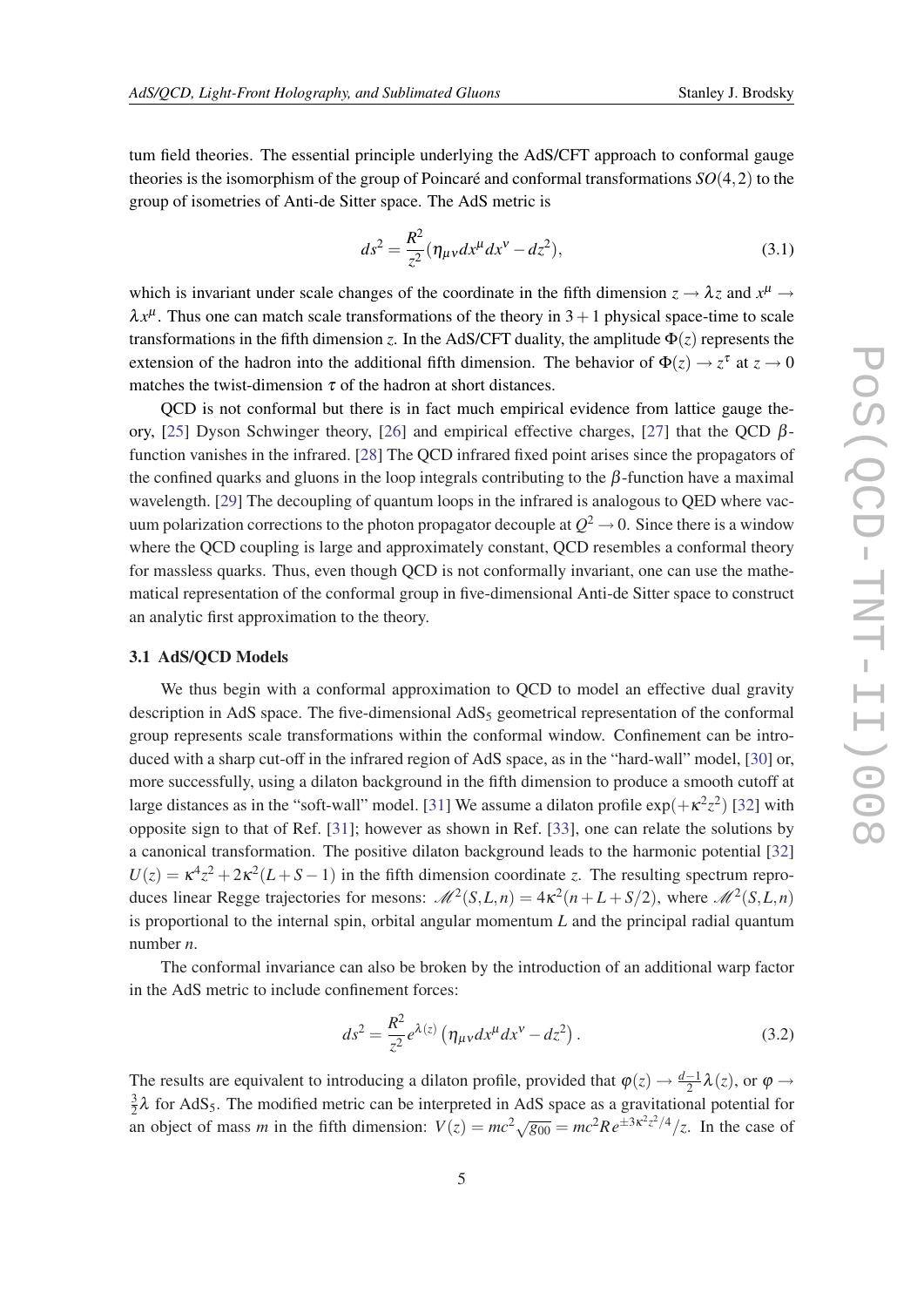<span id="page-5-0"></span>the negative solution, the potential decreases monotonically, and thus an object in AdS will fall to infinitely large values of *z*. For the positive solution, the potential is non-monotonic and has an absolute minimum at  $z_0 \sim 1/\kappa$ . Furthermore, for large values of *z* the gravitational potential increases exponentially, confining any object to distances  $\langle z \rangle \sim 1/\kappa$ . [[32\]](#page-24-0) We thus will choose the confining positive sign dilaton solution. [\[32,](#page-24-0) [34](#page-24-0)] This additional warp factor leads to a well-defined scale-dependent effective coupling.

The identification of orbital angular momentum of the constituents is a key element in the description of the internal structure of hadrons using holographic principles. In our approach quark and gluon degrees of freedom are explicitly introduced in the gauge/gravity correspondence, [\[35](#page-24-0)] in contrast with the usual AdS/QCD framework [\[36](#page-24-0), [37](#page-24-0)] where axial and vector currents become the primary entities as in effective chiral theory. Unlike the top-down string theory approach, one is not limited to hadrons of maximum spin  $J \le 2$ , and one can study baryons with finite color  $N_C = 3$ .

Glazek and Schaden [\[38](#page-24-0)] have shown that a harmonic oscillator confining potential naturally arises as an effective potential between heavy quark states when one stochastically eliminates higher gluonic Fock states. Also, Hoyer [\[39\]](#page-24-0) has argued that the Coulomb and linear potentials are uniquely allowed in the Dirac equation at the classical level. The linear potential becomes a harmonic oscillator potential in the corresponding Klein-Gordon equation.

### 4. Light-Front Holography

Light-front holography [\[2,](#page-23-0) [3](#page-23-0), [4\]](#page-23-0) provides a remarkable connection between the equations of motion in AdS space and the Hamiltonian formulation of QCD in physical space-time quantized on the light front at fixed LF time  $\tau$ . This correspondence provides a direct connection between the hadronic amplitudes  $\Phi(z)$  in AdS space with LF wavefunctions  $\phi(\zeta)$  describing the quark and gluon constituent structure of hadrons in physical space-time. In the case of a meson,  $\zeta$  =  $\sqrt{x(1-x)\vec{b}_\perp^2}$  is a Lorentz invariant coordinate which measures the distance between the quark and antiquark; it is analogous to the radial coordinate *r* in the Schrödinger equation. Here  $\vec{b}_{\perp}$  is the Fourier conjugate of the transverse momentum  $\vec{k}_{\perp}$ . In effect  $\zeta$  represents the off-light-front energy shell and invariant mass dependence of the bound state; it allows the separation of the dynamics of quark and gluon binding from the kinematics of constituent spin and internal orbital angular momentum. [[2](#page-23-0)] The resulting equation for the mesonic  $q\bar{q}$  bound states at fixed light-front time has the form of a single-variable relativistic Lorentz invariant Schrödinger equation [[2](#page-23-0)]

$$
\left(-\frac{d^2}{d\zeta^2} - \frac{1 - 4L^2}{4\zeta^2} + U(\zeta)\right)\phi(\zeta) = \mathscr{M}^2\phi(\zeta),\tag{4.1}
$$

where the confining potential is  $U(\zeta) = \kappa^4 \zeta^2 + 2\kappa^2 (L + S - 1)$  in the soft-wall model with a positive-sign dilaton-modified AdS metric. [[32\]](#page-24-0) Its eigenvalues determine the hadronic spectra and its eigenfunctions are related to the light-front wavefunctions of hadrons for general spin and orbital angular momentum. This LF wave equation serves as a semiclassical first approximation to QCD, and it is equivalent to the equations of motion which describe the propagation of spin-*J* modes in AdS space. The resulting light-front wavefunctions provide a fundamental description of the structure and internal dynamics of hadronic states in terms of their constituent quark and gluons. There is only one parameter, the mass scale  $\kappa \sim 1/2$  GeV, which enters the confinement potential.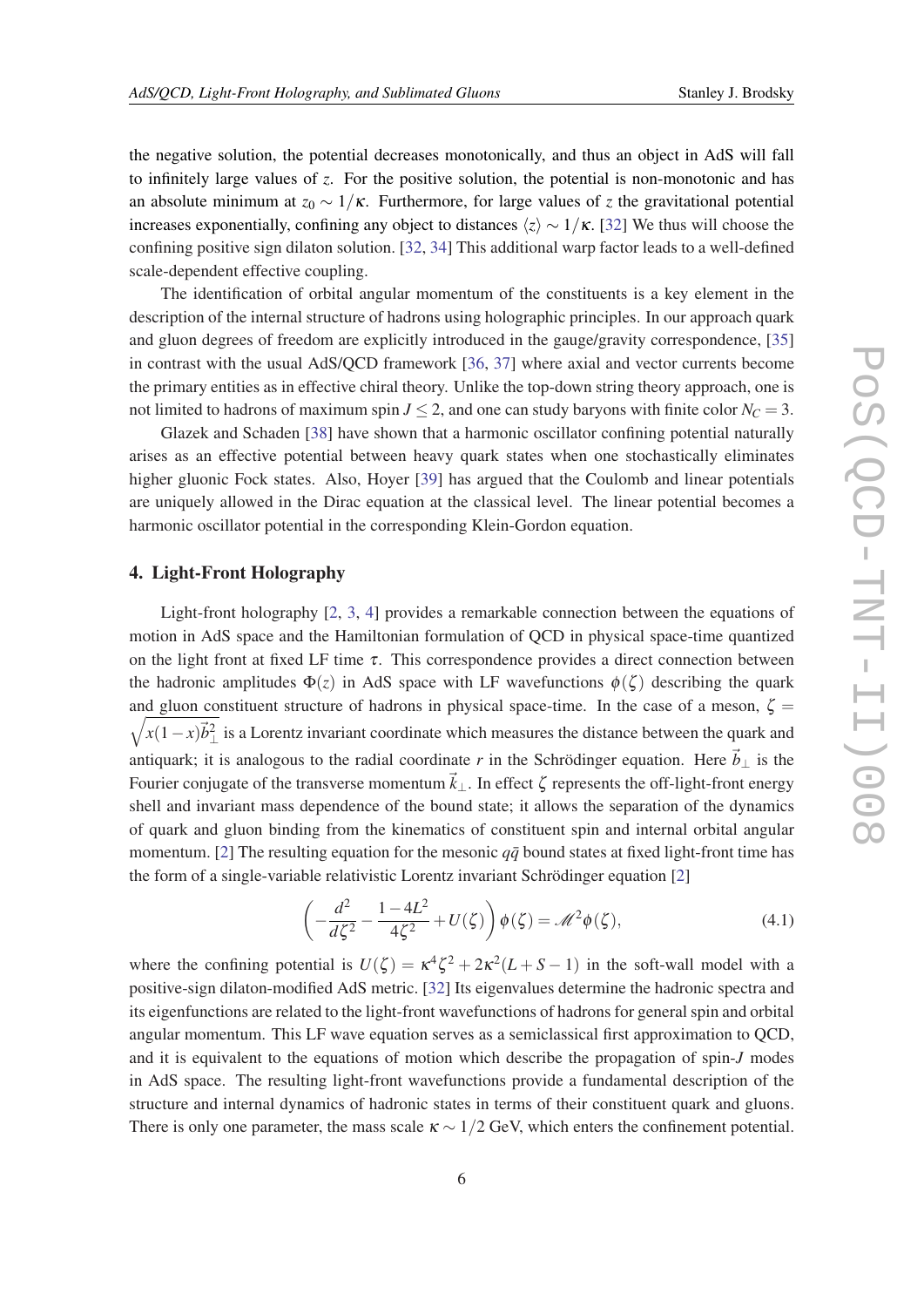<span id="page-6-0"></span>In the case of mesons  $S = 0, 1$  is the combined spin of the *q* and  $\bar{q}$  state, *L* is their relative orbital angular momentum as determined by the hadronic light-front wavefunctions.

The mapping between the LF invariant variable  $\zeta$  and the fifth-dimension AdS coordinate  $\zeta$ was originally obtained by matching the expression for electromagnetic current matrix elements in AdS space with the corresponding expression for the current matrix element, using LF theory in physical space time. [[3](#page-23-0)] It has also been shown that one obtains the identical holographic mapping using the matrix elements of the energy-momentum tensor, [\[8,](#page-23-0) [9\]](#page-23-0) thus verifying the consistency of the holographic mapping from AdS to physical observables defined on the light front.

# 5. The Hadron Spectrum in Light-Front AdS/QCD

The meson spectrum predicted by Eq. [4.1](#page-5-0) has a string-theory Regge form  $\mathcal{M}^2 = 4\kappa^2(n+L+1)$  $S(2)$ ; *i.e.*, the square of the eigenmasses are linear in both the orbital angular momentum *L* and *n*, where *n* counts the number of nodes of the wavefunction in the radial variable  $\zeta$ . The spectrum also depends on the internal spin S. This is illustrated for the pseudoscalar and vector meson spectra in Fig. 1, where the data are from Ref. [[40\]](#page-24-0). The pion  $(S = 0, n = 0, L = 0)$  is massless for zero quark mass, consistent with the chiral invariance of massless quarks in QCD. Thus one can compute the hadron spectrum by simply adding  $4\kappa^2$  for a unit change in the radial quantum number,  $4\kappa^2$  for a change in one unit in the orbital quantum number *L* and 2κ 2 for a change of one unit of spin *S*. Remarkably, the same rule holds for three-quark baryons as we shall show below.



Figure 1: Parent and daughter Regge trajectories for (a) the  $\pi$ -meson family with  $\kappa = 0.6$  GeV; and (b) the *I* = 1 ρ-meson and *I* = 0 ω-meson families with  $κ = 0.54$  GeV.

The eigensolutions of Eq. [4.1](#page-5-0) provide the light-front wavefunctions of the valence Fock state of the hadrons  $\psi(x, \vec{b}_{\perp})$  [\[3\]](#page-23-0) as illustrated for the pion in Fig. [2](#page-7-0) for the soft-wall (a) and hard-wall (b) models. The resulting distribution amplitude has a broad form  $\phi_{\pi}(x) \sim \sqrt{x(1-x)}$  which is compatible with moments determined from lattice gauge theory. One can then immediately compute observables such as hadronic form factors (overlaps of LFWFs), structure functions (squares of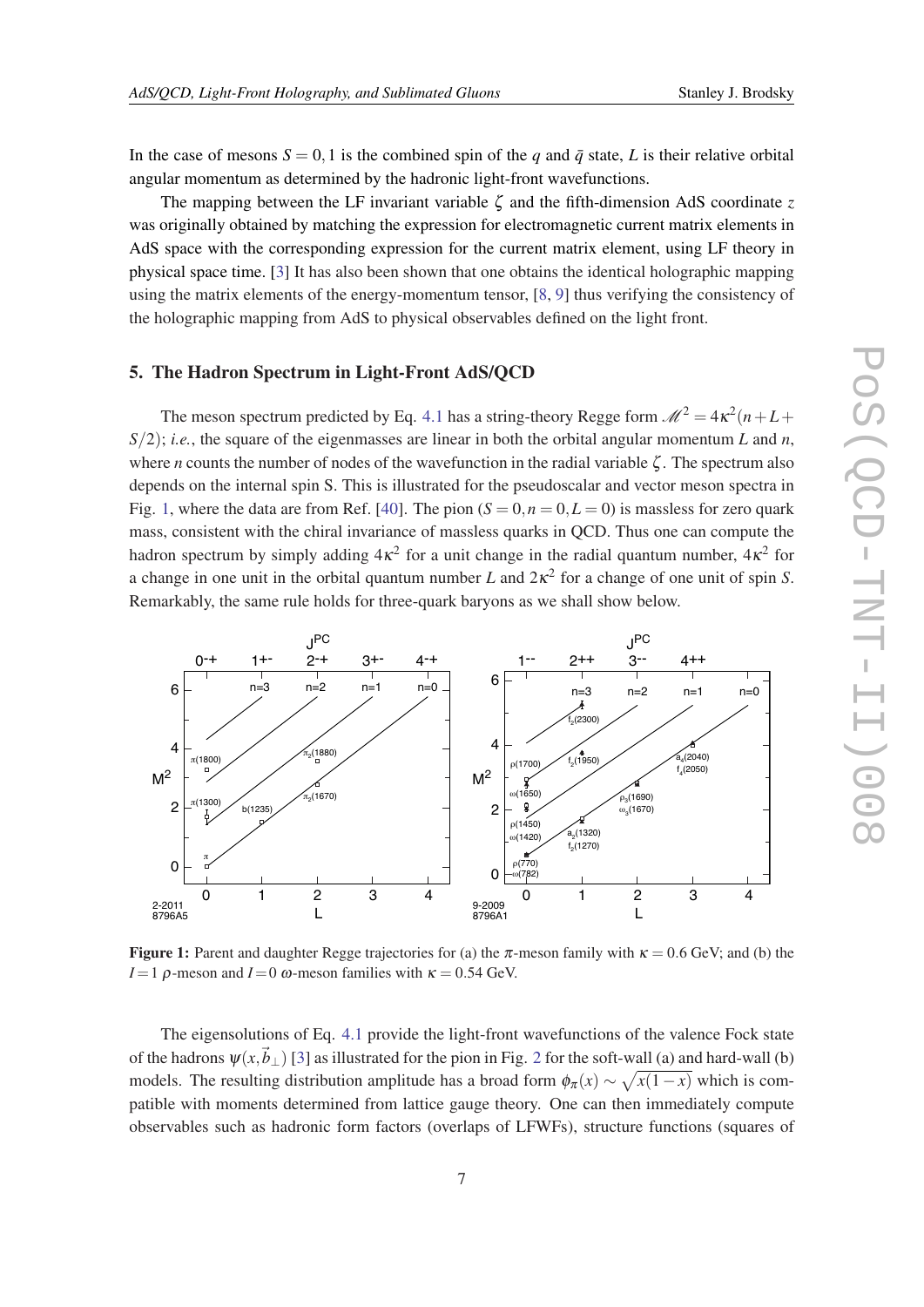<span id="page-7-0"></span>LFWFs), as well as the generalized parton distributions and distribution amplitudes which underly hard exclusive reactions. For example, hadronic form factors can be predicted from the overlap of LFWFs in the Drell-Yan West formula.



Figure 2: Pion LF wavefunction  $\psi_{\pi}(x, \vec{b}_{\perp})$  for the AdS/QCD (a) hard-wall and (b) soft-wall models.

Individual hadrons in AdS/QCD are identified by matching the power behavior of the hadronic amplitude at the AdS boundary at small *z* to the twist  $\tau$  of its interpolating operator at short distances as required by the AdS/CFT dictionary. The twist also equals the dimension of fields appearing in chiral super-multiplets; [[41\]](#page-24-0) thus the twist of a hadron equals the number of constituents plus the relative orbital angular momentum. One then can apply light-front holography to relate the amplitude eigensolutions in the fifth-dimension coordinate *z* to the LF wavefunctions in the physical space-time variable ζ .

Equation ([4.1\)](#page-5-0) was derived by taking the LF bound-state Hamiltonian equation of motion as the starting point. [[2\]](#page-23-0) The term  $L^2/\zeta^2$  in the LF equation of motion [\(4.1\)](#page-5-0) is derived from the reduction of the LF kinetic energy when one transforms to two-dimensional cylindrical coordinates  $(\zeta, \varphi)$ , in analogy to the  $\ell(\ell + 1)/r^2$  Casimir term in Schrödinger theory. One thus establishes the interpretation of *L* in the AdS equations of motion. The interaction terms build confinement corresponding to the dilaton modification of AdS space. [\[2\]](#page-23-0) The duality between these two methods provides a direct connection between the description of hadronic modes in AdS space and the Hamiltonian formulation of QCD in physical space-time quantized on the light-front at fixed LF time τ.

Higher spin modes follow from shifting dimensions in the AdS wave equations. In the softwall model the usual Regge behavior is found  $\mathcal{M}^2 \sim n + L$ , predicting the same multiplicity of states for mesons and baryons as observed experimentally. [[42\]](#page-24-0) It is possible to extend the model to hadrons with heavy quark constituents by introducing nonzero quark masses and short-range Coulomb corrections. For other recent calculations of the hadronic spectrum based on AdS/QCD, see Refs. [\[33](#page-24-0), [43,](#page-24-0) [44](#page-24-0), [45](#page-24-0), [46,](#page-24-0) [47](#page-24-0), [48,](#page-24-0) [49,](#page-24-0) [50](#page-24-0), [51,](#page-24-0) [52](#page-24-0), [53](#page-24-0), [54,](#page-24-0) [55](#page-24-0), [56](#page-25-0), [57,](#page-25-0) [58](#page-25-0), [59,](#page-25-0) [60,](#page-25-0) [61](#page-25-0), [62,](#page-25-0) [63](#page-25-0), [64](#page-25-0)].

For baryons, the light-front wave equation is a linear equation determined by the LF transformation properties of spin 1/2 states. A linear confining potential  $U(\zeta) \sim \kappa^2 \zeta$  in the LF Dirac equation leads to linear Regge trajectories. [\[65](#page-25-0)] For fermionic modes the light-front matrix Hamiltonian eigenvalue equation  $D_{LF}|\psi\rangle = \mathcal{M}|\psi\rangle$ ,  $H_{LF} = D_{LF}^2$ , in a 2 × 2 spinor component representation is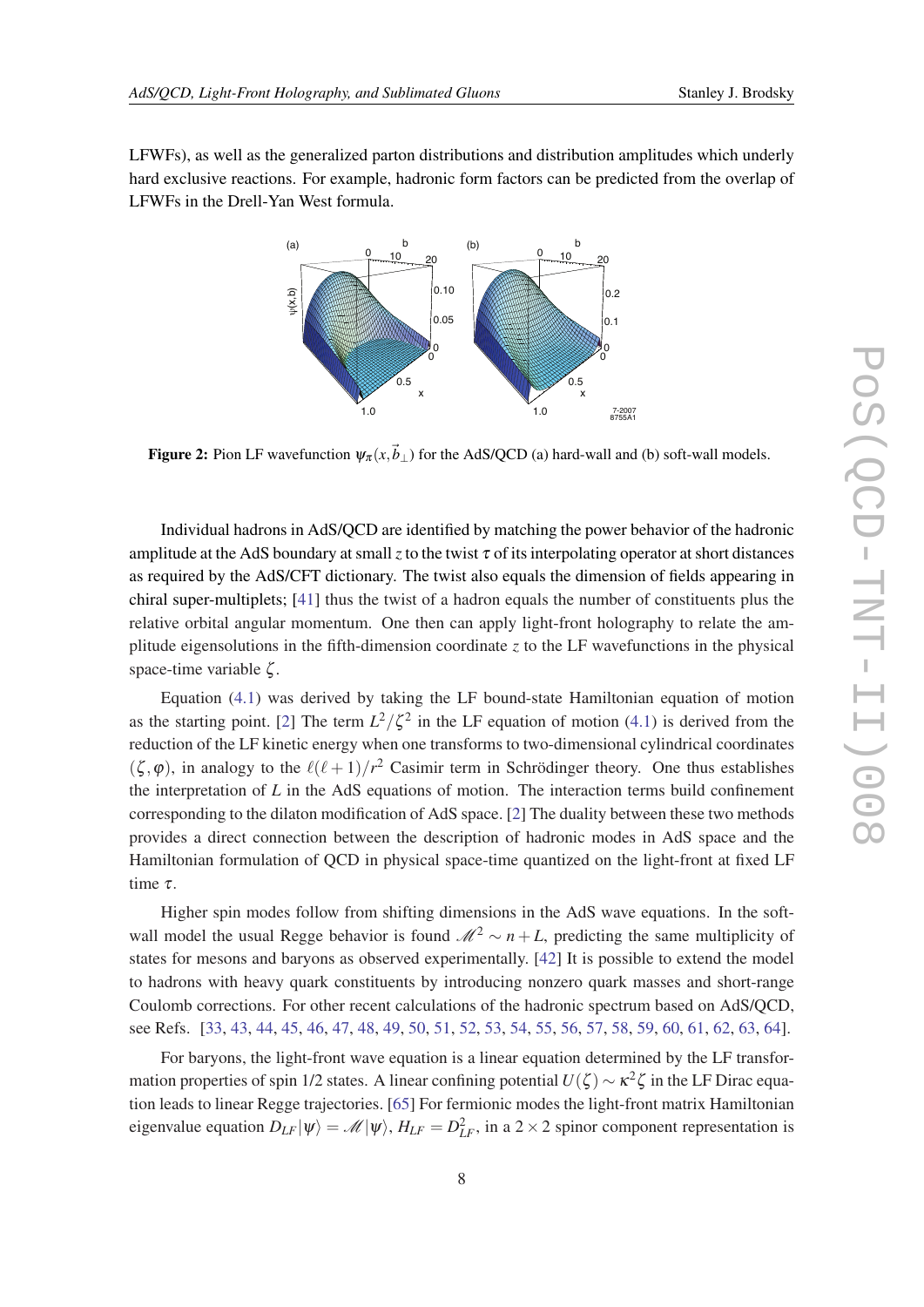equivalent to the system of coupled linear equations

$$
-\frac{d}{d\zeta}\psi_{-}-\frac{v+\frac{1}{2}}{\zeta}\psi_{-}-\kappa^{2}\zeta\psi_{-}=\mathscr{M}\psi_{+},
$$
  

$$
\frac{d}{d\zeta}\psi_{+}-\frac{v+\frac{1}{2}}{\zeta}\psi_{+}-\kappa^{2}\zeta\psi_{+}=\mathscr{M}\psi_{-},
$$
(5.1)

with eigenfunctions

$$
\Psi_{+}(\zeta) \sim \zeta^{\frac{1}{2}+\nu} e^{-\kappa^{2} \zeta^{2}/2} L_{n}^{\nu}(\kappa^{2} \zeta^{2}), \n\Psi_{-}(\zeta) \sim \zeta^{\frac{3}{2}+\nu} e^{-\kappa^{2} \zeta^{2}/2} L_{n}^{\nu+1}(\kappa^{2} \zeta^{2}),
$$
\n(5.2)

and eigenvalues  $\mathcal{M}^2 = 4\kappa^2(n+\nu+1)$ .



**Figure 3:** Positive-parity Regge trajectories for the *N* and  $\Delta$  baryon families for  $\kappa = 0.5$  GeV.

The baryon interpolating operator  $\mathscr{O}_{3+L} = \psi D_{\{\ell_1} \cdots D_{\ell_q} \psi D_{\ell_{q+1}} \cdots D_{\ell_m\}} \psi, L = \sum_{i=1}^m \ell_i$ , is a twist 3, dimension  $9/2 + L$  with scaling behavior given by its twist-dimension  $3 + L$ . We thus require  $v = L + 1$  to match the short distance scaling behavior. Higher spin modes are obtained by shifting dimensions for the fields. Thus, as in the meson sector, the increase in the mass squared for higher baryonic state is  $\Delta n = 4\kappa^2$ ,  $\Delta L = 4\kappa^2$  and  $\Delta S = 2\kappa^2$ , relative to the lowest ground state, the proton. Since our starting point to find the bound state equation of motion for baryons is the light-front, we fix the overall energy scale identical for mesons and baryons by imposing chiral symmetry to the pion [\[66](#page-25-0)] in the LF Hamiltonian equations. By contrast, if we start with a five-dimensional action for a scalar field in presence of a positive sign dilaton, the pion is automatically massless.

The resulting predictions for the spectroscopy of positive-parity light baryons are shown in Fig. 3. As for the predictions for mesons in Fig. [1,](#page-6-0) only confirmed PDG [[40](#page-24-0)] states are shown. The Roper state *N*(1440) and the *N*(1710) are well accounted for in this model as the first and second radial states. Likewise the  $\Delta(1660)$  corresponds to the first radial state of the  $\Delta$  family. The  $N(1900)$  is explained in this framework as a doubly excited  $n = 1, L = 2$  state.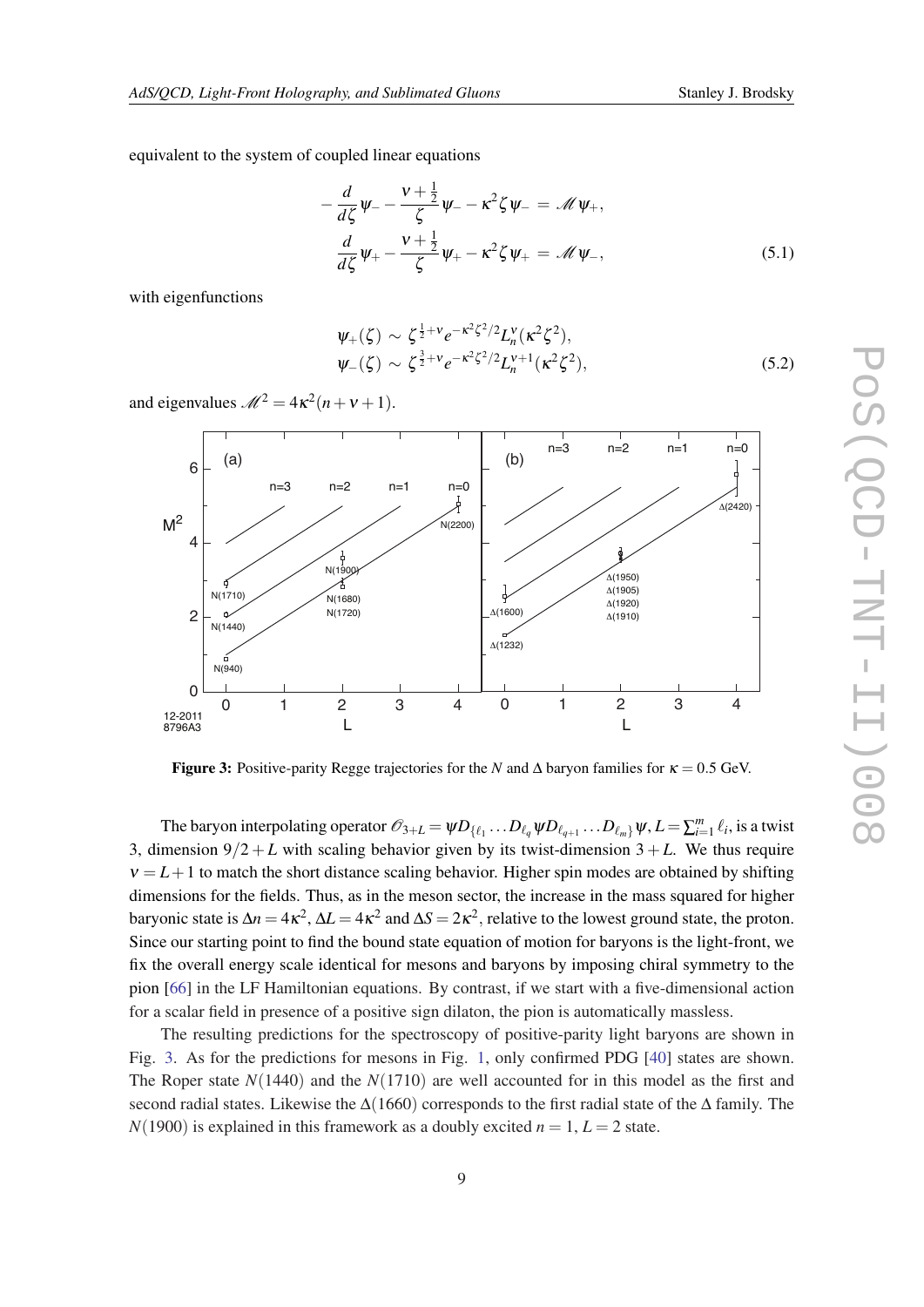<span id="page-9-0"></span>The model is successful in explaining the important parity degeneracy observed in the light baryon spectrum, such as the  $L=2$ ,  $N(1680)-N(1720)$  degenerate pair and the  $L=2$ ,  $\Delta(1905)$ ,  $\Delta(1910)$ ,  $\Delta(1920)$ ,  $\Delta(1950)$  states which are degenerate within error bars. Our results for the positive parity ∆ states agree with those of Ref. [\[48](#page-24-0)], but further insight is required to understand better the complex structure of the of the negative parity baryons. Parity degeneracy of baryons is also a property of the hard wall model, but radial states are not well described in this model [\[43](#page-24-0)].

### 6. Hadronic Form Factors in Light-Front AdS/QCD

In the higher dimensional gravity theory, the hadronic transition matrix element corresponds to the coupling of an external electromagnetic field  $A^M(x, z)$  for a photon propagating in AdS space with the extended field  $\Phi_P(x, z)$  describing a meson in AdS is [[5](#page-23-0)]

$$
\int d^4x dz \sqrt{g} A^M(x,z) \Phi_{P'}^*(x,z) \overleftrightarrow{\partial}_M \Phi_P(x,z) \sim (2\pi)^4 \delta^4 (P'-P-q) \,\varepsilon_\mu (P+P')^\mu F_M(q^2). \tag{6.1}
$$

To simplify the discussion we will first describe a model with a wall at  $z \sim 1/\Lambda_{\rm QCD}$  – the hard wall model – which limits the propagation of the string modes in AdS space beyond the IR separation *z* ∼  $1/\Lambda_{\text{QCD}}$  and also sets the gap scale. [[30\]](#page-24-0) The coordinates of AdS<sub>5</sub> are the Minkowski coordinates  $x^{\mu}$  and *z* labeled  $x^M = (x^{\mu}, z)$ , with  $M, N = 1, \dots, 5$ , and *g* is the determinant of the metric tensor. The pion has initial and final four momentum  $P$  and  $P'$  respectively and  $q$  is the four-momentum transferred to the pion by the photon with polarization  $\varepsilon_{\mu}$ . The expression on the right-hand side of (6.1) represents the space-like QCD electromagnetic transition amplitude in physical space-time  $\langle P'|J^{\mu}(0)|P\rangle = (P+P')^{\mu} F_M(q^2)$ . It is the EM matrix element of the quark current  $J^{\mu} = e_q \bar{q} \gamma^{\mu} q$ , and represents a local coupling to pointlike constituents. Although the expressions for the transition amplitudes look very different, one can show that a precise mapping of the matrix elements can be carried out at fixed light-front time. [\[3,](#page-23-0) [4](#page-23-0)]

The form factor is computed in the light front from the matrix elements of the plus-component of the current *J* <sup>+</sup>, in order to avoid coupling to Fock states with different numbers of constituents. For definiteness we shall consider the  $\pi^+$  valence Fock state  $|u\bar{d}\rangle$ 

$$
F_{\pi^+}(q^2) = 2\pi \int_0^1 \frac{dx}{x(1-x)} \int \zeta d\zeta J_0\left(\zeta q \sqrt{\frac{1-x}{x}}\right) \left|\Psi_{u\bar{d}/\pi}(x,\zeta)\right|^2, \tag{6.2}
$$

where  $\zeta^2 = x(1-x)\mathbf{b}_\perp^2$  and  $F_{\pi^+}(q=0) = 1$ . We now compare this result with the electromagnetic form factor in AdS space time. The incoming electromagnetic field propagates in AdS according to  $A_{\mu}(x^{\mu},z) = \varepsilon_{\mu}(q)e^{-iq \cdot x}V(q^2, z)$  in the gauge  $A_{z} = 0$  (no physical polarizations along the AdS variable *z*). The bulk-to-boundary propagator  $V(q^2, z)$  is the solution of the AdS wave equation given by  $(Q^2 = -q^2 > 0) V(Q^2, z) = zQK_1(zQ)$ , with boundary conditions [[5](#page-23-0)]  $V(Q^2 = 0, z) =$  $V(Q^2, z = 0) = 1.$ 

The propagation of the pion in AdS space is described by a normalizable mode  $\Phi_P(x^{\mu}, z)$  $e^{-iP\cdot x}\Phi(z)$  with invariant mass  $P_{\mu}P^{\mu} = M^2$  and plane waves along Minkowski coordinates  $x^{\mu}$ . Extracting the overall factor  $(2\pi)^4 \delta^4 (P'-P-q)$  from momentum conservation at the vertex from integration over Minkowski variables in (6.1) we find [\[5\]](#page-23-0)

$$
F(Q^2) = R^3 \int \frac{dz}{z^3} V(Q^2, z) \Phi^2(z),
$$
\n(6.3)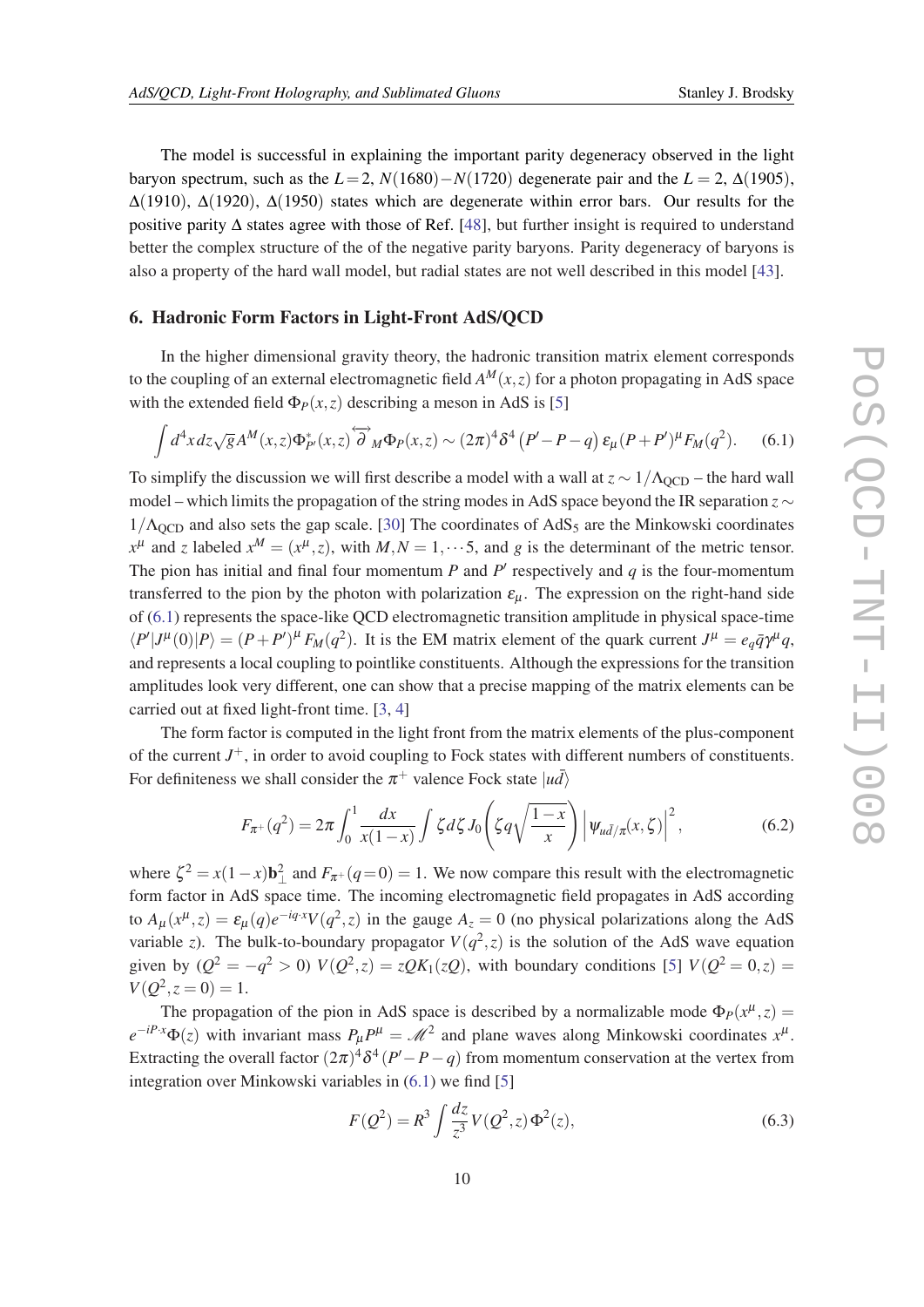where  $F(Q^2 = 0) = 1$ . We use the integral representation of  $V(Q^2, z) = \int_0^1 dx J_0 \left( z Q \sqrt{\frac{1-x}{x}} \right)$  and the factorization of the LFWF

$$
\Psi(x,\zeta,\varphi) = X(x) \frac{\phi(\zeta)}{\sqrt{2\pi\zeta}},\tag{6.4}
$$

to compare with the light-front QCD form factor [\(6.2](#page-9-0)) for arbitrary values of *Q*. We find the result  $\phi(\zeta) = (\zeta/R)^{3/2} \Phi(\zeta)$  and  $X(x) = \sqrt{x(1-x)}$ , [\[3\]](#page-23-0) where we identify the transverse impact LF variable  $\zeta$  with the holographic variable  $z, z \to \zeta = \sqrt{x(1-x)}|\vec{b}_{\perp}|$ . The factorization given in (6.4) is a natural factorization in the light front since the corresponding canonical generators, the longitudinal and transverse generators  $P^+$  and  $\vec{P}_\perp$  are kinematical generators which commute with the LF Hamiltonian generator *P* −.

### 7. Elastic Form Factor with a Dressed Current

The results for the elastic form factor described above correspond to a "free" current propagating on AdS space. It is dual to the electromagnetic point-like current in the Drell-Yan-West light-front formula [\[6,](#page-23-0) [7](#page-23-0)] for the pion form factor. The DYW formula is an exact expression for the form factor. It is written as an infinite sum of an overlap of LF Fock components with an arbitrary number of constituents. This allows one to map state-by-state to the effective gravity theory in AdS space. However, this mapping has the shortcoming that the multiple pole structure of the time-like form factor cannot be obtained in the time-like region unless an infinite number of Fock states is included. Furthermore, the moments of the form factor at  $Q^2 = 0$  diverge term-by-term; for example one obtains an infinite charge radius. [\[67\]](#page-25-0)



**Figure 4:** Space-like electromagnetic pion form factor  $F_{\pi}(q^2)$ . Continuous line: confined current, dashed line free current. Triangles are the data compilation from Baldini, [\[68](#page-25-0)] boxes are JLAB data. [[69](#page-25-0)]

Alternatively, one can use a truncated basis of states in the LF Fock expansion with a limited number of constituents and the non-perturbative pole structure can be generated with a dressed EM current as in the Heisenberg picture, *i.e.*, the EM current becomes modified as it propagates in an IR deformed AdS space to simulate confinement. The dressed current is dual to a hadronic EM current which includes any number of virtual  $q\bar{q}$  components. The confined EM current also leads to finite moments at  $Q^2 = 0$ , as illustrated on Fig. 4. The pion form factor and the vector meson poles residing in the dressed current in the soft wall model require choosing a value of  $\kappa$  smaller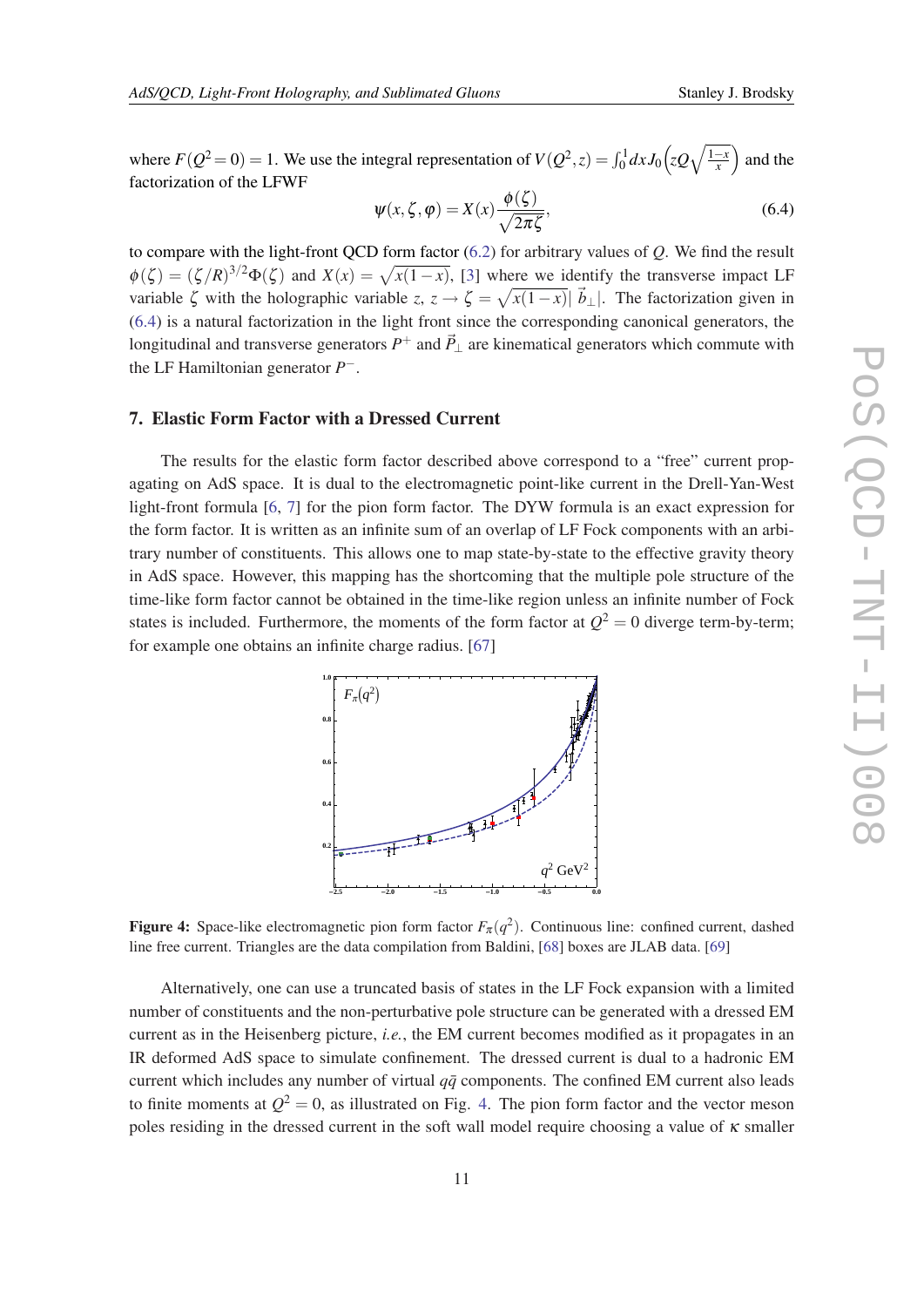<span id="page-11-0"></span>by a factor of 1/ √ 2 than the canonical value of  $\kappa$  which determines the mass scale of the hadronic spectra. This shift is apparently due to the fact that the transverse current in  $e^+e^- \rightarrow q\bar{q}$  creates a quark pair with  $L^z = \pm 1$  instead of the  $L^z = 0$   $q\bar{q}$  composition of the vector mesons in the spectrum. Other recent computations of the pion form factor are given in Refs. [[70,](#page-25-0) [71,](#page-25-0) [72](#page-25-0)].

The effective potential corresponding to a dilaton profile  $\exp(\pm \kappa^2 z^2)$  has the form of a harmonic oscillator confining potential  $\kappa^4 z^2$ . The normalizable solution for a meson of twist  $\tau$  (the number of constituents for a given Fock component) corresponding to the lowest radial  $n = 0$  and orbital  $L = 0$  state is given by

$$
\Phi^{\tau}(z) = \sqrt{\frac{2P_{\tau}}{\Gamma(\tau - 1)}} \,\kappa^{\tau - 1} z^{\tau} e^{-\kappa^2 z^2/2},\tag{7.1}
$$

with normalization

$$
\langle \Phi^{\tau} | \Phi^{\tau} \rangle = \int \frac{dz}{z^3} e^{-\kappa^2 z^2} \Phi^{\tau}(z)^2 = P_{\tau},\tag{7.2}
$$

where  $P_{\tau}$  is the probability for the twist  $\tau$  mode (7.1). This agrees with the fact that the field  $\Phi^{\tau}$ couples to a local hadronic interpolating operator of twist  $\tau$  defined at the asymptotic boundary of AdS space, and thus the scaling dimension of  $\Phi^{\tau}$  is  $\tau$ . In the case of soft-wall potential the EM bulk-to-boundary propagator is [[4](#page-23-0), [73\]](#page-25-0)

$$
V(Q^2, z) = \Gamma\left(1 + \frac{Q^2}{4\kappa^2}\right)U\left(\frac{Q^2}{4\kappa^2}, 0, \kappa^2 z^2\right),\tag{7.3}
$$

where  $U(a, b, c)$  is the Tricomi confluent hypergeometric function. The modified current  $V(Q<sup>2</sup>, z)$ has the same boundary conditions as the free current, and reduces to a free current in the limit  $Q^2 \rightarrow \infty$ . Eq. (7.3) can be conveniently written in terms of the integral representation [[73\]](#page-25-0)

$$
V(Q^2, z) = \kappa^2 z^2 \int_0^1 \frac{dx}{(1-x)^2} x^{\frac{Q^2}{4\kappa^2}} e^{-\kappa^2 z^2 x/(1-x)}.
$$
 (7.4)

Substituting in [\(6.3\)](#page-9-0) the expression for the hadronic state (7.1) with twist  $\tau$  and the bulk-toboundary propagator (7.4) we find the elastic form factor for a twist  $\tau$  Fock component  $F_{\tau}(Q^2)$  $(Q^2 = -q^2 > 0)$  [[4](#page-23-0)]

$$
F_{\tau}(Q^2) = \frac{P_{\tau}}{\left(1 + \frac{Q^2}{M_{\rho}^2}\right)\left(1 + \frac{Q^2}{M_{\rho'}^2}\right)\cdots\left(1 + \frac{Q^2}{M_{\rho^{\tau-2}}^2}\right)},
$$
(7.5)

which is expressed as a  $\tau - 1$  product of poles along the vector meson Regge radial trajectory. For a pion, for example, the lowest Fock state – the valence state – is a twist-2 state, and thus the form factor is the well known monopole form. [[4](#page-23-0)] The remarkable analytical form of (7.5), expressed in terms of the  $\rho$  vector meson mass and its radial excitations, incorporates the correct scaling behavior from the constituent's hard scattering with the photon and the mass gap from confinement.

As an example of the scaling behavior of a twist  $\tau = 3$  hadron, we compute the spin non-flip nucleon form factor in the soft wall model. [[65\]](#page-25-0) The proton and neutron Dirac form factors are given by

$$
F_1^p(Q^2) = \int d\zeta \, V(Q^2, \zeta) \, |\psi_+(\zeta)|^2,\tag{7.6}
$$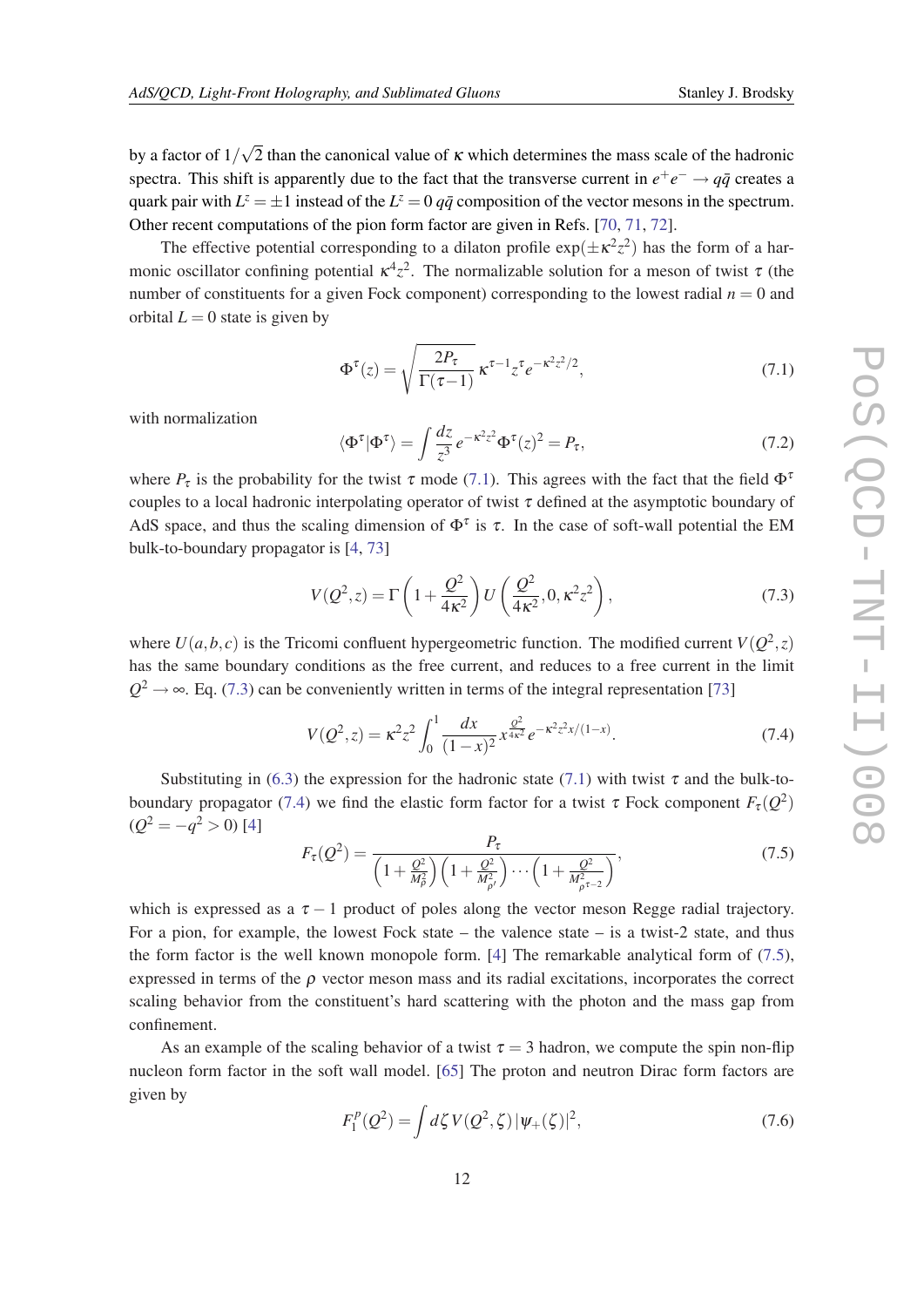<span id="page-12-0"></span>

**Figure 5:** Predictions for  $Q^4 F_1^p$  $\int_1^p (Q^2)$  and  $Q^4 F_1^n(Q^2)$  in the soft wall model. Data compilation from Diehl. [[74\]](#page-25-0)

$$
F_1^n(Q^2) = -\frac{1}{3} \int d\zeta \, V(Q^2, \zeta) \left[ |\psi_+(\zeta)|^2 - |\psi_-(\zeta)|^2 \right],\tag{7.7}
$$

where  $F_1^p$  $T_1^p(0) = 1$ ,  $F_1^n(0) = 0$ . Plus and minus components of the twist 3 nucleon LFWF are

$$
\Psi_{+}(\zeta) = \sqrt{2}\kappa^{2}\zeta^{3/2}e^{-\kappa^{2}\zeta^{2}/2}, \quad \Psi_{-}(\zeta) = \kappa^{3}\zeta^{5/2}e^{-\kappa^{2}\zeta^{2}/2}.
$$
 (7.8)

The results for  $Q^4 F_1^p$  $\int_1^p (Q^2)$  and  $Q^4 F_1^n(Q^2)$  are shown in Fig. 5. To compare with physical data we have shifted the poles in expression ([7.5](#page-11-0)) to their physical values located at  $M^2 = 4\kappa^2(n+1/2)$ .

# 7.1 Effective Light-Front Wave Function From Holographic Mapping of a Confined Electromagnetic Current

It is also possible to find a precise mapping of a confined EM current propagating in a warped AdS space to the light-front QCD Drell-Yan-West expression for the form factor. In this case we we find an effective LFWF, which corresponds to a superposition of an infinite number of Fock states generated by the "dressed" confined current. For the soft-wall model this mapping can be done analytically.

The form factor in light-front QCD can be expressed in terms of an effective single-particle density [\[75](#page-25-0)]

$$
F(Q^2) = \int_0^1 dx \rho(x, Q),
$$
\n(7.9)

where

$$
\rho(x,Q) = 2\pi \int_0^\infty b \, db \, J_0(bQ(1-x)) |\psi(x,b)|^2,\tag{7.10}
$$

for a two-parton state  $(b = |b|)$ .

We can also compute an effective density on the gravity side corresponding to a twist  $\tau$ hadronic mode  $\Phi_{\tau}$  in a modified AdS space. For the soft-wall model the expression is [[4](#page-23-0)]

$$
\rho(x,Q) = (\tau - 1)(1 - x)^{\tau - 2} x^{\frac{Q^2}{4\kappa^2}}.
$$
\n(7.11)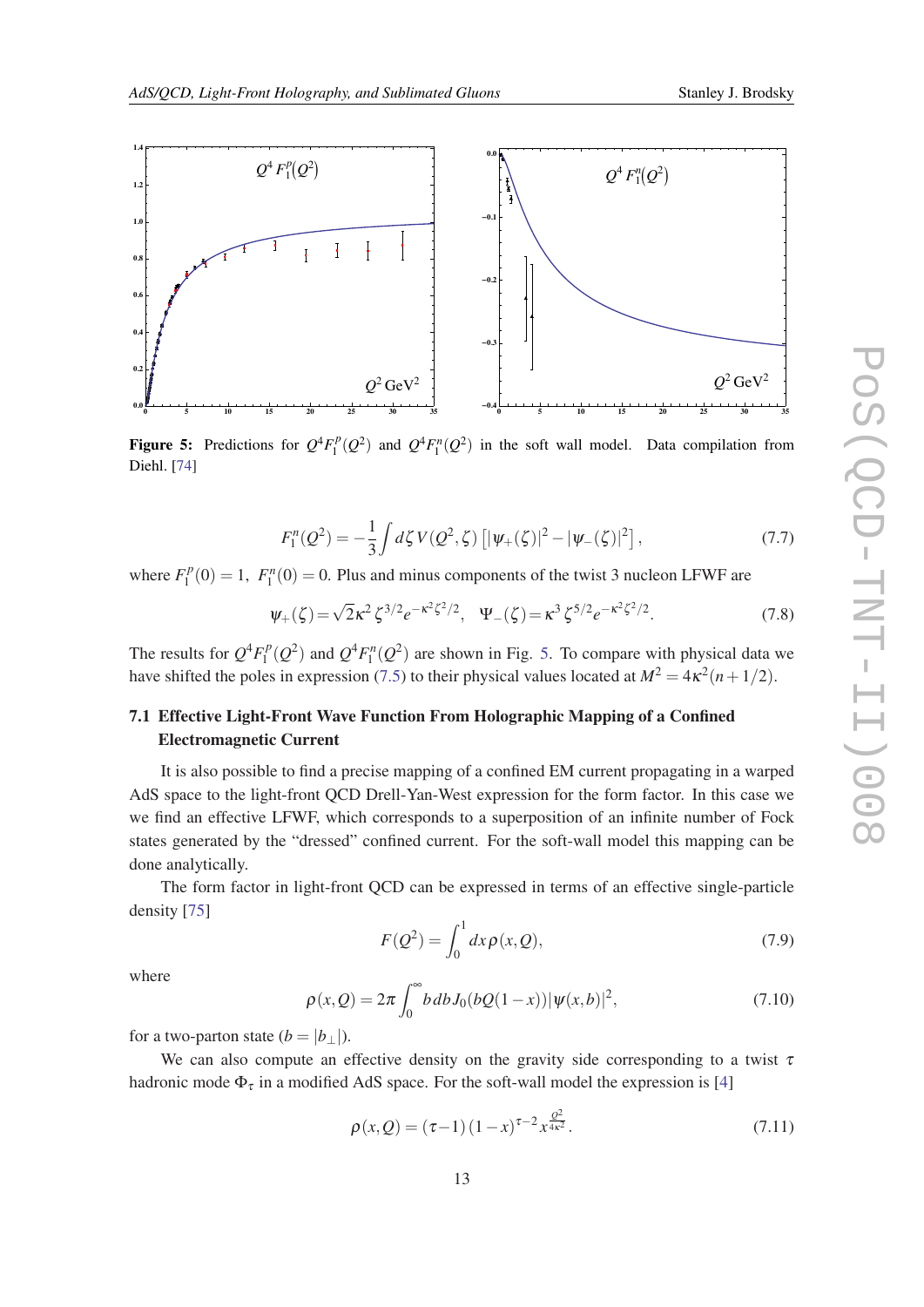To compare [\(7.11](#page-12-0)) with the QCD expression [\(7.10](#page-12-0)) we use the integral  $\int_0^\infty u du J_0(\alpha u) e^{-\beta u^2} =$ 1  $\frac{1}{2\beta}e^{-\alpha^2/4\beta}$ , and the relation  $x^{\gamma} = e^{\gamma \ln(x)}$ . We find the effective two-parton LFWF ( $\tau = 2$ )

$$
\psi(x, b_{\perp}) = \kappa \frac{(1 - x)}{\sqrt{\pi \ln(\frac{1}{x})}} e^{-\frac{1}{2}\kappa^2 b_{\perp}^2 (1 - x)^2 / \ln(\frac{1}{x})}
$$
(7.12)

in impact space. The momentum space expression follows from the Fourier transform of (7.12) and it is given by

$$
\psi(x,k_{\perp}) = 4\pi \frac{\sqrt{\ln\left(\frac{1}{x}\right)}}{\kappa(1-x)} e^{-k_{\perp}^{2}/2\kappa^{2}(1-x)^{2}\ln\left(\frac{1}{x}\right)}.
$$
\n(7.13)

The effective LFWF encodes non-perturbative dynamical aspects that cannot be learned from a term-by-term holographic mapping, unless one adds an infinite number of terms. Furthermore, it has the right analytical properties to reproduce the bound state vector meson pole in the time-like EM form factor. Unlike the "true" valence LFWF, the effective LFWF, which represents a sum of an infinite number of Fock components, is not symmetric in the longitudinal variables *x* and 1−*x* for the active and spectator quarks, respectively. Holographic QCD methods have also been used to obtain generalized parton distributions (GPDs) in Refs. [[76](#page-25-0)] and [[77\]](#page-25-0). Nucleon transition form factors have been studied in Refs. [\[78](#page-25-0)] and [[79\]](#page-25-0), and structure functions is Ref. [\[80](#page-25-0)].

# 8. Higher Fock Components in Light-Front Holographic QCD

The five-quark Fock state of the proton's LFWF  $|uudQ\overline{Q}\rangle$  is the primary origin of the sea quark distributions of the proton. [[81,](#page-25-0) [82](#page-25-0)] Experiments show that the sea quarks have remarkable nonperturbative features, such as  $\bar{u}(x) \neq \bar{d}(x)$ , an intrinsic strangeness [[83\]](#page-26-0) distribution  $s(x)$  appearing at  $x > 0.1$ , as well as intrinsic charm and bottom distributions at large *x*. Such distributions [[84,](#page-26-0) [85](#page-26-0)] will arise rigorously from  $gg \to Q\bar{Q} \to gg$  insertions connected to the valence quarks in the proton self-energy; in fact, they fit a universal intrinsic quark model, [[86\]](#page-26-0) as shown by Chang and Peng. [\[87](#page-26-0)]

The LF Hamiltonian eigenvalue equation ([2.1\)](#page-2-0) is a matrix in Fock space which represents an infinite number of coupled integral equations for the Fock components  $\psi_n = \langle n|\psi\rangle$ . The resulting potential in quantum field theory can be considered as an instantaneous four-point effective interaction in LF time, similar to the instantaneous gluon exchange in the light-cone gauge  $A^+ = 0$ , which leads to  $qq \rightarrow qq$ ,  $q\bar{q} \rightarrow q\bar{q}$ ,  $q \rightarrow qq\bar{q}$  and  $\bar{q} \rightarrow \bar{q}q\bar{q}$  as in QCD(1+1). Thus in holographic QCD, higher Fock states can have any number of extra  $q\bar{q}$  pairs, but surprisingly no dynamical gluons. This unusual property of AdS/QCD may explain the dominance of quark interchange [\[88](#page-26-0)] over quark annihilation or gluon exchange contributions in large angle elastic scattering. [\[89\]](#page-26-0) This result is consistent with the flux-tube interpretation of QCD [\[90](#page-26-0)] where soft gluons interact so strongly that they are sublimated into a color confinement potential for quarks. In Sec. [10](#page-19-0) we discuss further experimental results in hadron physics which support this picture.

To illustrate the relevance of higher Fock states and the absence of dynamical gluons at the hadronic scale, we discuss a simple semi-phenomenological model of the elastic form factor of the pion where we include the first two components in a Fock expansion of the pion wave function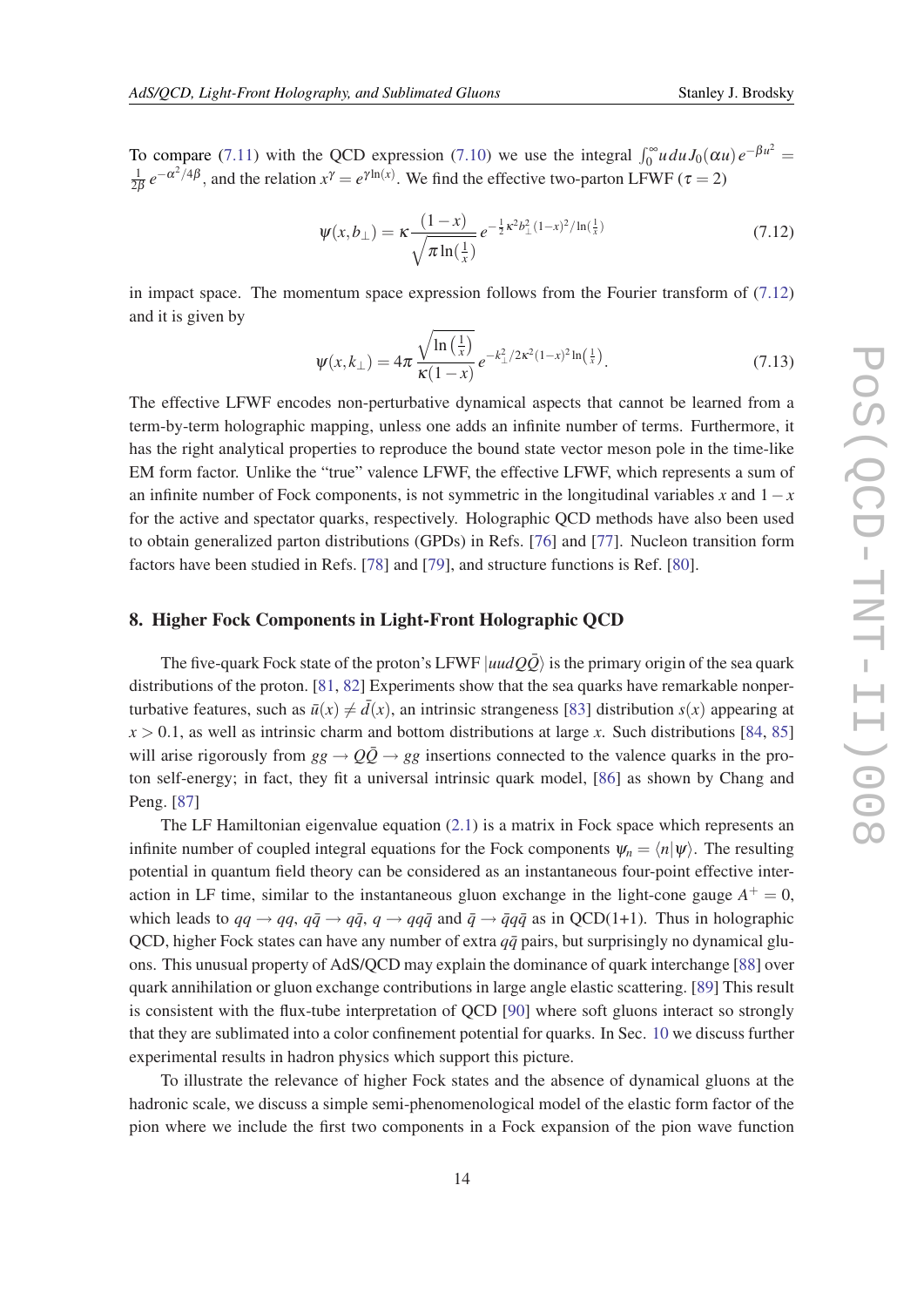

Figure 6: Structure of the space- and time-like pion form factor in light-front holography for a truncation of the pion wave function up to twist-four. Triangles are the data compilation from Baldini *et al.*, [\[68](#page-25-0)] squares are JLAB data. [\[69](#page-25-0)]

 $|\pi \rangle = \psi_{q\bar{q}/\pi} |q\bar{q}\rangle_{\tau=2} + \psi_{q\bar{q}q\bar{q}} |q\bar{q}q\bar{q}\rangle_{\tau=4} + \cdots$ , where the  $J^{PC} = 0^{-+}$  twist-two and twist-4 states  $|q\bar{q}\rangle$ and  $|q\bar{q}q\bar{q}\rangle$  are created by the interpolating operators  $\bar{q}\gamma^+\gamma_5 q$  and  $\bar{q}\gamma^+\gamma_5 q\bar{q}q$  respectively.

Since the charge form factor is a diagonal operator, the final expression for the form factor corresponding to the truncation up to twist four is the sum of two terms, a monopole and a threepole term. In the strongly coupled semiclassical gauge/gravity limit, hadrons have zero widths and are stable. One can nonetheless modify the formula ([7.5](#page-11-0)) to introduce a finite width:  $q^2 \rightarrow$  $q^2 + \sqrt{2}iM\Gamma$ . We choose the values  $\Gamma_{\rho} = 140$  MeV,  $\Gamma_{\rho'} = 360$  MeV and  $\Gamma_{\rho''} = 120$  MeV. The results for the pion form factor with twist two and four Fock states are shown in Fig. 6. The results correspond to  $P_{q\bar{q}q\bar{q}} = 13$  %, the admixture of the  $|q\bar{q}q\bar{q}\rangle$  state. The value of  $P_{q\bar{q}q\bar{q}}$  (and the widths) are input in the model. The value of  $\kappa$  is determined from the  $\rho$  mass and the masses of the radial excitations follow from  $M^2 \to 4\kappa^2(n+1/2)$ . The time-like structure of the pion form factor displays a rich pole structure with constructive and destructive interferences, which is incompatible with the admixture of the twist three state  $|q\bar{q}g\rangle$  containing a dynamical gluon as the interference becomes opposite in sign.

# 9. Nonperturbative Running Coupling from Light-Front Holography

The concept of a running coupling  $\alpha_s(Q^2)$  in QCD is usually restricted to the perturbative domain. However, as in QED, it is useful to define the coupling as an analytic function valid over the full space-like and time-like domains. The study of the non-Abelian QCD coupling at small momentum transfer is a complex problem because of gluonic self-coupling and color confinement.

The definition of the running coupling in perturbative quantum field theory is scheme-dependent. As discussed by Grunberg, [\[91](#page-26-0)] an effective coupling or charge can be defined directly from physical observables. Effective charges defined from different observables can be related to each other in the leading-twist domain using commensurate scale relations (CSR). [\[92](#page-26-0)] The potential between infinitely heavy quarks can be defined analytically in momentum transfer space as the product of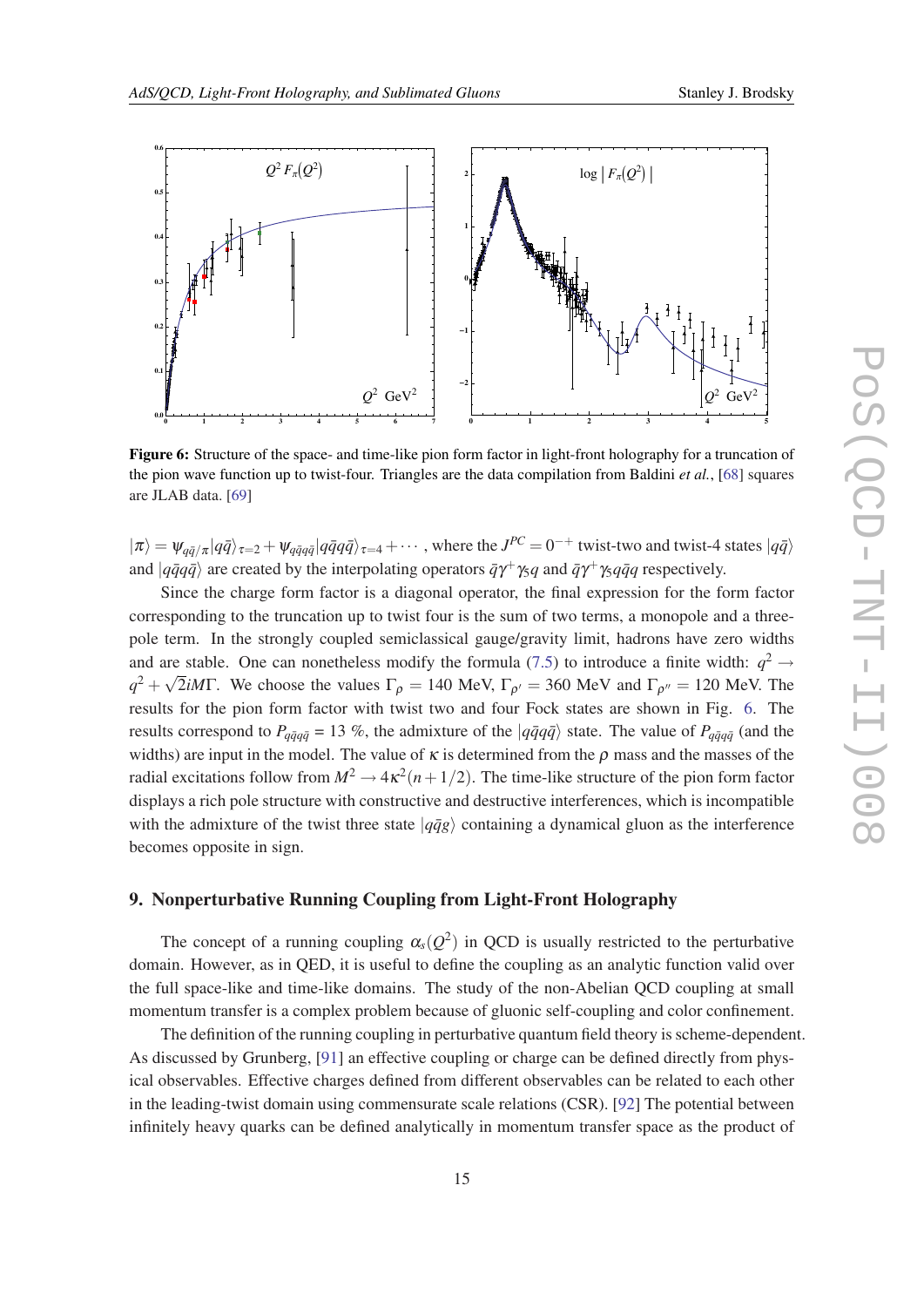<span id="page-15-0"></span>the running coupling times the Born gluon propagator:  $V(q) = -4\pi C_F \alpha_V(q)/q^2$ . This effective charge defines a renormalization scheme – the  $\alpha_V$  scheme of Appelquist, Dine, and Muzinich. [\[93](#page-26-0)] In fact, the holographic coupling  $\alpha_s^{AdS}(Q^2)$  can be considered to be the nonperturbative extension of the α*<sup>V</sup>* effective charge defined in Ref. [[93](#page-26-0)]. We can also make use of the *g*<sup>1</sup> scheme, where the strong coupling  $\alpha_{g_1}(Q^2)$  is determined from the Bjorken sum rule. [[94](#page-26-0)] The coupling  $\alpha_{g_1}(Q^2)$  has the advantage that it is the best-measured effective charge, and it can be used to extrapolate the defi-nition of the effective coupling to large distances. [\[95](#page-26-0)] Since  $\alpha_{g_1}$  has been measured at intermediate energies, it is particularly useful for studying the transition from small to large distances.

We have shown with Deur [\[15](#page-23-0)] how the LF holographic mapping of effective classical gravity in AdS space, modified by a positive-sign dilaton background, can be used to identify an analytically simple color-confining non-perturbative effective coupling  $\alpha_s^{AdS}(Q^2)$  as a function of the space-like momentum transfer  $Q^2 = -q^2$ . This coupling incorporates confinement and agrees well with effective charge observables and lattice simulations. It also exhibits an infrared fixed point at small  $Q^2$  and asymptotic freedom at large  $Q^2$ . However, the fall-off of  $\alpha_s^{AdS}(Q^2)$  at large  $Q^2$  is exponential:  $\alpha_s^{AdS}(Q^2) \sim e^{-Q^2/\kappa^2}$ , rather than the pQCD logarithmic fall-off. It agrees with hadron physics data extracted phenomenologically from different observables, as well as with the predictions of models with built-in confinement and lattice simulations. We also show that a phenomenological extended coupling can be defined which implements the pQCD behavior. The  $\beta$ -function derived from light-front holography becomes significantly negative in the non-perturbative regime  $Q^2 \sim \kappa^2$ , where it reaches a minimum, signaling the transition region from the infrared (IR) conformal region, characterized by hadronic degrees of freedom, to a pQCD conformal ultraviolet (UV) regime where the relevant degrees of freedom are the quark and gluon constituents. The  $β$ -function vanishes at large  $Q^2$  consistent with asymptotic freedom, and it vanishes at small  $Q^2$  consistent with an infrared fixed point [[29,](#page-24-0) [96](#page-26-0)].

Let us consider a five-dimensional gauge field  $F$  propagating in  $AdS_5$  space in presence of a dilaton background  $\varphi(z)$  which introduces the energy scale  $\kappa$  in the five-dimensional action. At quadratic order in the field strength the action is

$$
S = -\frac{1}{4} \int d^5 x \sqrt{g} \, e^{\varphi(z)} \frac{1}{g_5^2} F^2,\tag{9.1}
$$

where the metric determinant of AdS<sub>5</sub> is  $\sqrt{g} = (R/z)^5$ ,  $\varphi = \kappa^2 z^2$  and the square of the coupling *g*<sub>5</sub> has dimensions of length. We can identify the prefactor

$$
g_5^{-2}(z) = e^{\varphi(z)} g_5^{-2},\tag{9.2}
$$

in the AdS action (9.1) as the effective coupling of the theory at the length scale *z*. The coupling  $g_5(z)$  then incorporates the non-conformal dynamics of confinement. The five-dimensional coupling  $g_5(z)$  is mapped, modulo a constant, into the Yang-Mills (YM) coupling  $g_{YM}$  of the confining theory in physical space-time using light-front holography. One identifies *z* with the invariant impact separation variable  $\zeta$  which appears in the LF Hamiltonian:  $g_5(z) \rightarrow g_{YM}(\zeta)$ . Thus

$$
\alpha_s^{AdS}(\zeta) = g_{YM}^2(\zeta)/4\pi \propto e^{-\kappa^2 \zeta^2}.
$$
\n(9.3)

In contrast with the 3-dimensional radial coordinates of the non-relativistic Schrö-dinger theory, the natural light-front variables are the two-dimensional cylindrical coordinates ( $\zeta$ , $\phi$ ) and the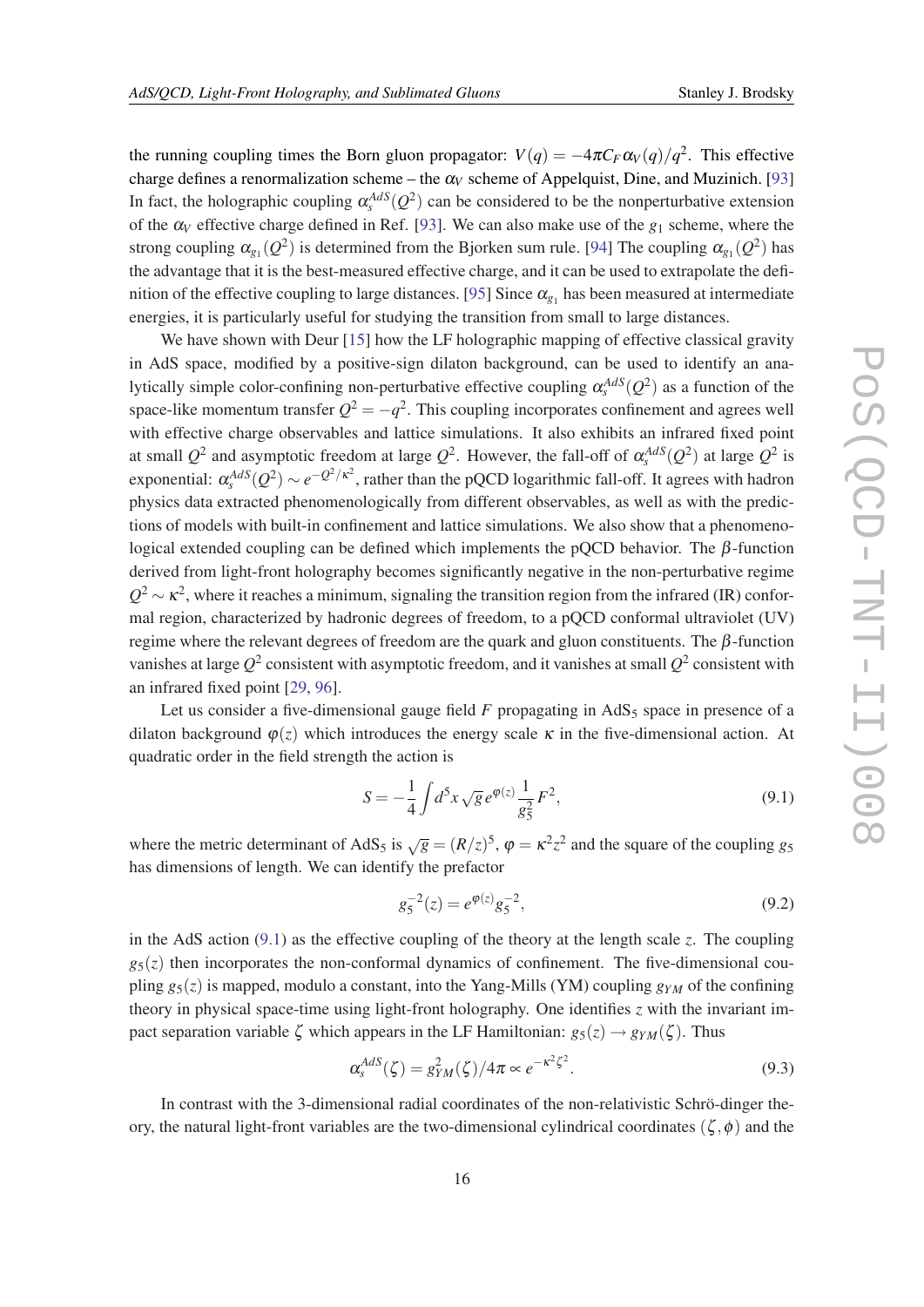<span id="page-16-0"></span>light-cone fraction *x*. The physical coupling measured at the scale *Q* is the two-dimensional Fourier transform of the LF transverse coupling  $\alpha_s^{AdS}(\zeta)$  [\(9.3\)](#page-15-0). Integration over the azimuthal angle  $\phi$  gives the Bessel transform

$$
\alpha_s^{AdS}(Q^2) \sim \int_0^\infty \zeta d\zeta J_0(\zeta Q) \,\alpha_s^{AdS}(\zeta),\tag{9.4}
$$

in the  $q^+ = 0$  light-front frame where  $Q^2 = -q^2 = -\vec{q}^2 \ge 0$  is the square of the space-like fourmomentum transferred to the hadronic bound state. Using this ansatz we then have from Eq. (9.4)

$$
\alpha_s^{AdS}(Q^2) = \alpha_s^{AdS}(0) \, e^{-Q^2/4\kappa^2}.\tag{9.5}
$$

In contrast, the negative dilaton solution  $\varphi = -\kappa^2 z^2$  leads to an integral which diverges at large  $\zeta$ . We identify  $\alpha_s^{AdS}(Q^2)$  with the physical QCD running coupling in its nonperturbative domain.

The flow equation [\(9.2\)](#page-15-0) from the scale dependent measure for the gauge fields can be understood as a consequence of field-strength renormalization. In physical QCD we can rescale the non-Abelian gluon field  $A^\mu\to \lambda A^\mu$  and field strength  $G^{\mu\nu}\to \lambda\, G^{\mu\nu}$  in the QCD Lagrangian density  $\mathscr{L}_{QCD}$  by a compensating rescaling of the coupling strength  $g \to \lambda^{-1}g$ . The renormalization of the coupling  $g_{phys} = Z_3^{1/2}$  $3^{1/2}$  g<sub>0</sub>, where  $g_0$  is the bare coupling in the Lagrangian in the UV-regulated theory, is thus equivalent to the renormalization of the vector potential and field strength:  $A_{ren}^{\mu} = Z_3^{-1/2} A_0^{\mu}$  $\frac{\mu}{0}$  $G_{ren}^{\mu\nu} = Z_3^{-1/2} G_0^{\mu\nu}$  with a rescaled Lagrangian density  $\mathscr{L}_{QCD}^{ren} = Z_3^{-1} \mathscr{L}_{QCD}^{0} = (g_{phys}/g_0)^{-2} \mathscr{L}_0$ . In lattice gauge theory, the lattice spacing *a* serves as the UV regulator, and the renormalized QCD coupling is determined from the normalization of the gluon field strength as it appears in the gluon propagator. The inverse of the lattice size *L* sets the mass scale of the resulting running coupling. As is the case in lattice gauge theory, color confinement in AdS/QCD reflects nonperturbative dynamics at large distances. The QCD couplings defined from lattice gauge theory and the soft wall holographic model are thus similar in concept, and both schemes are expected to have similar properties in the nonperturbative domain, up to a rescaling of their respective momentum scales.

The effective coupling  $\alpha^{AdS}(Q^2)$  (solid line) is compared in Fig. [7](#page-17-0) with experimental and lattice data. For this comparison to be meaningful, we have to impose the same normalization on the AdS coupling as the  $g_1$  coupling. This defines  $\alpha_s^{AdS}$  normalized to the  $g_1$  scheme:  $\alpha_{g_1}^{AdS}(Q^2=0)$  =  $\pi$ . Details on the comparison with other effective charges are given in Ref. [\[27](#page-23-0)].

The couplings in Fig. [7](#page-17-0) (a) agree well in the strong coupling regime up to *Q*∼1 GeV. The value  $\kappa = 0.54$  GeV is determined from the vector meson Regge trajectory. [\[32](#page-24-0)] The lattice results shown in Fig. [7](#page-17-0) from Ref. [[25\]](#page-23-0) have been scaled to match the perturbative UV domain. The effective charge  $\alpha_{g_1}$  has been determined in Ref. [[27\]](#page-23-0) from several experiments. Fig. [7](#page-17-0) also displays other couplings from different observables as well as  $\alpha_{g_1}$  which is computed from the Bjorken sum rule [\[94](#page-26-0)] over a large range of momentum transfer. At  $Q^2 = 0$  one has the constraint on the slope of  $\alpha_{g_1}$  from the Gerasimov-Drell-Hearn (GDH) sum rule [\[97](#page-26-0)] which is also shown in the figure. The results show no sign of a phase transition, cusp, or other non-analytical behavior, a fact which allows us to extend the functional dependence of the coupling to large distances. As discussed below, the smooth behavior of the AdS strong coupling also allows us to extrapolate its form to the perturbative domain. [\[15](#page-23-0)]

The hadronic model obtained from the dilaton-modified AdS space provides a semi-classical first approximation to QCD. Color confinement is introduced by the harmonic oscillator potential,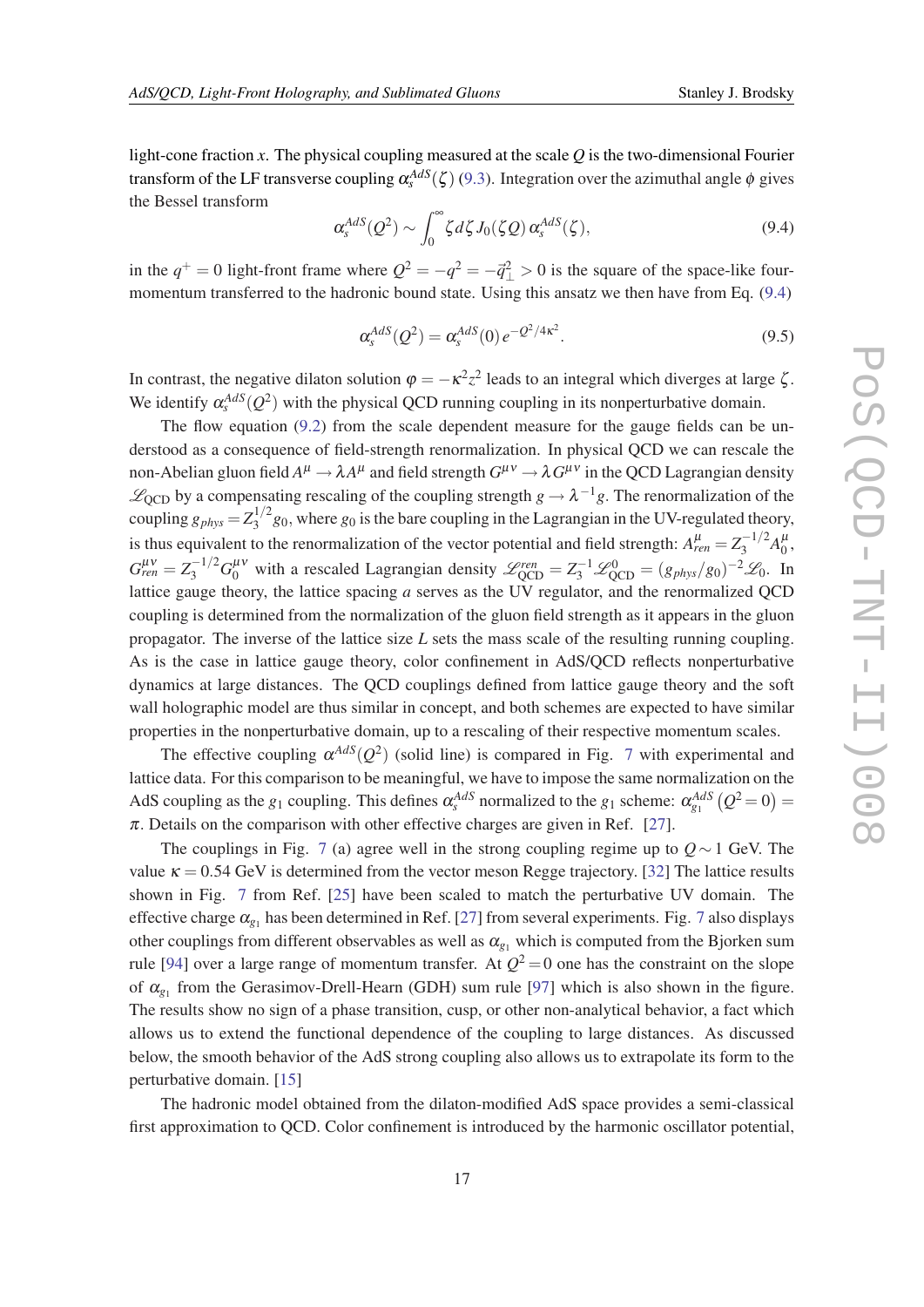<span id="page-17-0"></span>

**Figure 7:** (a) Effective coupling from LF holography for  $\kappa = 0.54$  GeV compared with effective OCD couplings extracted from different observables and lattice results. (b) Prediction for the  $\beta$ -function compared to lattice simulations, JLab and CCFR results for the Bjorken sum rule effective charge.

but effects from gluon creation and absorption are not included in this effective theory. The nonperturbative confining effects vanish exponentially at large momentum transfer (Eq. ([9.5](#page-16-0))), and thus the logarithmic fall-off from pQCD quantum loops will dominate in this regime. Since the strong coupling is an analytical function of the momentum transfer at all scales, we can extend the range of applicability of  $\alpha_s^{AdS}$  by matching to a perturbative coupling at the transition scale  $Q \sim 1$  GeV, where pQCD contributions become important, as described in Ref. [[15\]](#page-23-0). The smoothly extrapolated result (dot-dashed line) for α*<sup>s</sup>* is also shown on Fig. 7. In order to have a fully analytical model, we write

$$
\alpha_{Modified,g_1}^{AdS}(Q^2) = \alpha_{g_1}^{AdS}(Q^2)g_+(Q^2) + \alpha_{g_1}^{fit}(Q^2)g_-(Q^2), \tag{9.6}
$$

where  $g_{\pm}(Q^2) = 1/(1 + e^{\pm (Q^2 - Q_0^2)/\tau^2})$  are smeared step functions which match the two regimes. The parameter  $\tau$  represents the width of the transition region. Here  $\alpha_{g_1}^{AdS}$  is given by Eq. ([9.5](#page-16-0)) with the normalization  $\alpha_{g_1}^{AdS}(0) = \pi$  – the plain black line in Fig. 7 – and  $\alpha_{g_1}^{fit}$  in Eq. (9.6) is the analytical fit to the measured coupling  $\alpha_{g_1}$  [[27\]](#page-23-0). The couplings are chosen to have the same normalization at  $Q^2 = 0$ . The smoothly extrapolated result (dot-dashed line) for  $\alpha_s$  is also shown on Fig. 7. We use the parameters  $Q_0^2 = 0.8 \text{ GeV}^2$  and  $\tau^2 = 0.3 \text{ GeV}^2$ .

### 9.1 The  $β$ -Function from AdS/QCD

The  $\beta$ -function for the nonperturbative effective coupling obtained from the LF holographic mapping in a positive dilaton modified AdS background is

$$
\beta^{AdS}(Q^2) = \frac{d}{d \log Q^2} \alpha^{AdS}(Q^2) = -\frac{\pi Q^2}{4\kappa^2} e^{-Q^2/(4\kappa^2)}.
$$
\n(9.7)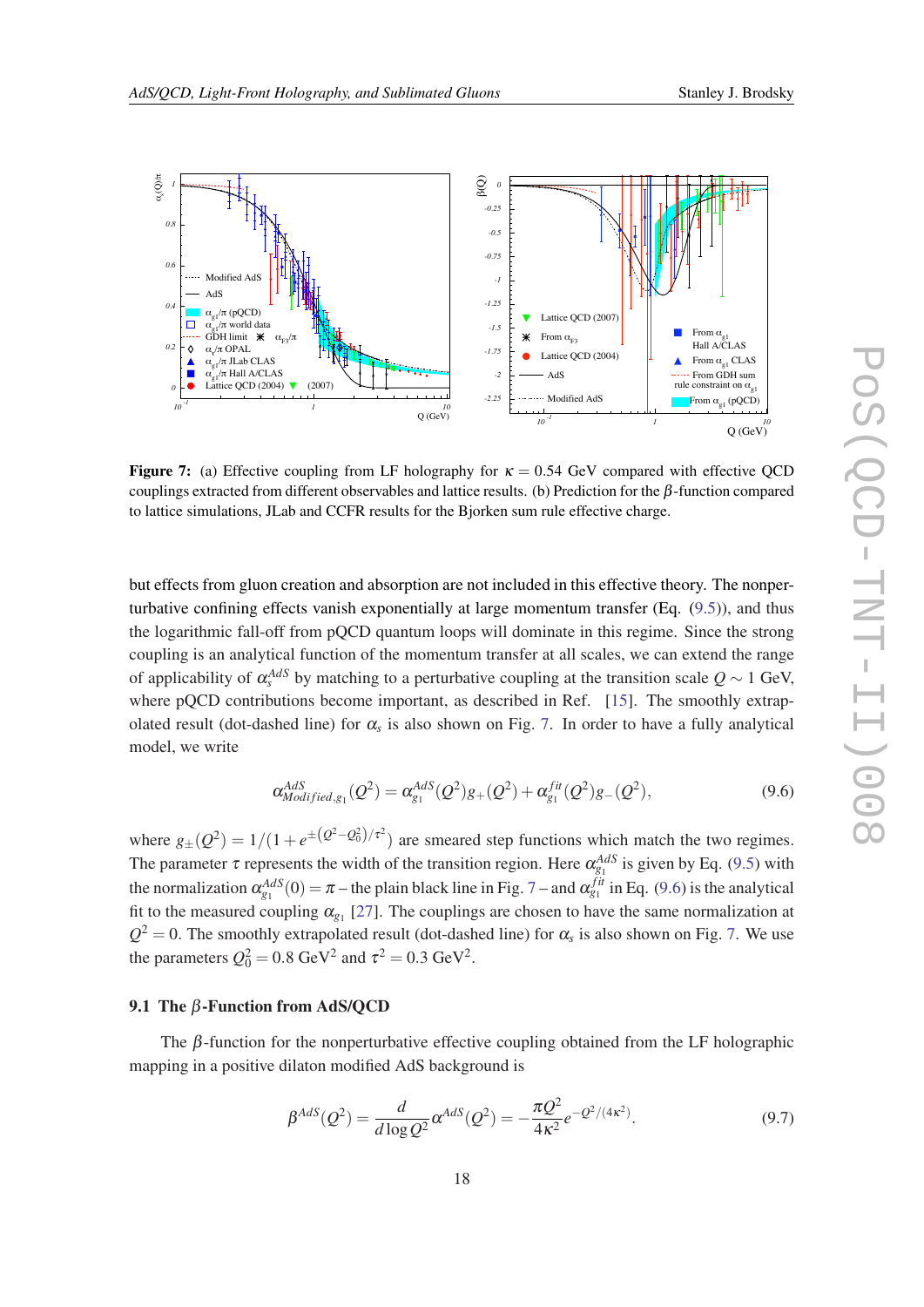The solid line in Fig. [7](#page-17-0) (b) corresponds to the light-front holographic result Eq. ([9.7](#page-17-0)). Near  $Q_0 \simeq 2\kappa \simeq 1$  GeV, we can interpret the results as a transition from the nonperturbative IR domain to the quark and gluon degrees of freedom in the perturbative UV regime. The transition momentum scale  $Q_0$  is compatible with the momentum transfer for the onset of scaling behavior in exclusive reactions where quark counting rules are observed. [[98,](#page-26-0) [99](#page-26-0)] For example, in deuteron photo-disintegration the onset of scaling corresponds to momentum transfer of 1.0 GeV to the nucleon involved. [[100](#page-26-0)] Dimensional counting is built into the AdS/QCD soft and hard wall models since the AdS amplitudes  $\Phi(z)$  are governed by their twist scaling behavior  $z^{\tau}$  at short distances,  $z \to 0$ . [[30\]](#page-24-0)

Also shown on Fig. [7](#page-17-0) (b) are the  $\beta$ -functions obtained from phenomenology and lattice calculations. For clarity, we present only the LF holographic predictions, the lattice results from, [\[25](#page-23-0)] and the experimental data supplemented by the relevant sum rules. The dot-dashed curve corresponds to the extrapolated approximation obtained by matching to AdS results to the perturbative coupling [[15\]](#page-23-0) given by Eq. [\(9.6\)](#page-17-0). The  $\beta$ -function extracted from LF holography, as well as the forms obtained from the works of Cornwall, [\[96](#page-26-0)] Bloch, Fisher *et al.*, [[101](#page-26-0)] Burkert and Ioffe [[102](#page-26-0)] and Furui and Nakajima, [\[25](#page-23-0)] are seen to have a similar shape and magnitude.

Judging from these results, we infer that the actual  $β$ -function of QCD will extrapolate between the non-perturbative results for  $Q < 1$  GeV and the pQCD results for  $Q > 1$  GeV. We also observe that the general conditions

$$
\beta(Q \to 0) = \beta(Q \to \infty) = 0,\tag{9.8}
$$

$$
\beta(Q) < 0, \text{ for } Q > 0,\tag{9.9}
$$

$$
\left. \frac{d\beta}{dQ} \right|_{Q=Q_0} = 0,\tag{9.10}
$$

$$
\frac{d\beta}{dQ} < 0, \text{ for } Q < Q_0, \quad \frac{d\beta}{dQ} > 0, \text{ for } Q > Q_0. \tag{9.11}
$$

are satisfied by our model  $\beta$ -function obtained from LF holography.

Eq. (9.8) expresses the fact that QCD approaches a conformal theory in both the far ultraviolet and deep infrared regions. In the semiclassical approximation to QCD without particle creation or absorption, the  $\beta$ -function is zero and the approximate theory is scale invariant in the limit of massless quarks. [[103](#page-26-0)] When quantum corrections are included, the conformal behavior is preserved at very large Q because of asymptotic freedom and near  $Q \rightarrow 0$  because the theory develops a fixed point. An infrared fixed point is in fact a natural consequence of color confinement [[96\]](#page-26-0) since the propagators of the colored fields have a maximum wavelength, all loop integrals in the computation of the gluon self-energy decouple at  $Q^2 \rightarrow 0$ . [[29\]](#page-24-0) Condition (9.9) for  $Q^2$  large, expresses the basic anti-screening behavior of QCD where the strong coupling vanishes. The β-function in QCD is essentially negative, thus the coupling increases monotonically from the UV to the IR where it reaches its maximum value: it has a finite value for a theory with a mass gap. Equation (9.10) defines the transition region at  $Q_0$  where the  $\beta$ -function has a minimum. Since there is only one hadronic-partonic transition, the minimum is an absolute minimum; thus the additional conditions expressed in Eq (9.11) follow immediately from Eqs. (9.8-9.10). The conditions given by Eqs. (9.8-9.11) describe the essential behavior of the full  $\beta$ -function for an effective QCD coupling whose scheme/definition is similar to that of the *V*-scheme.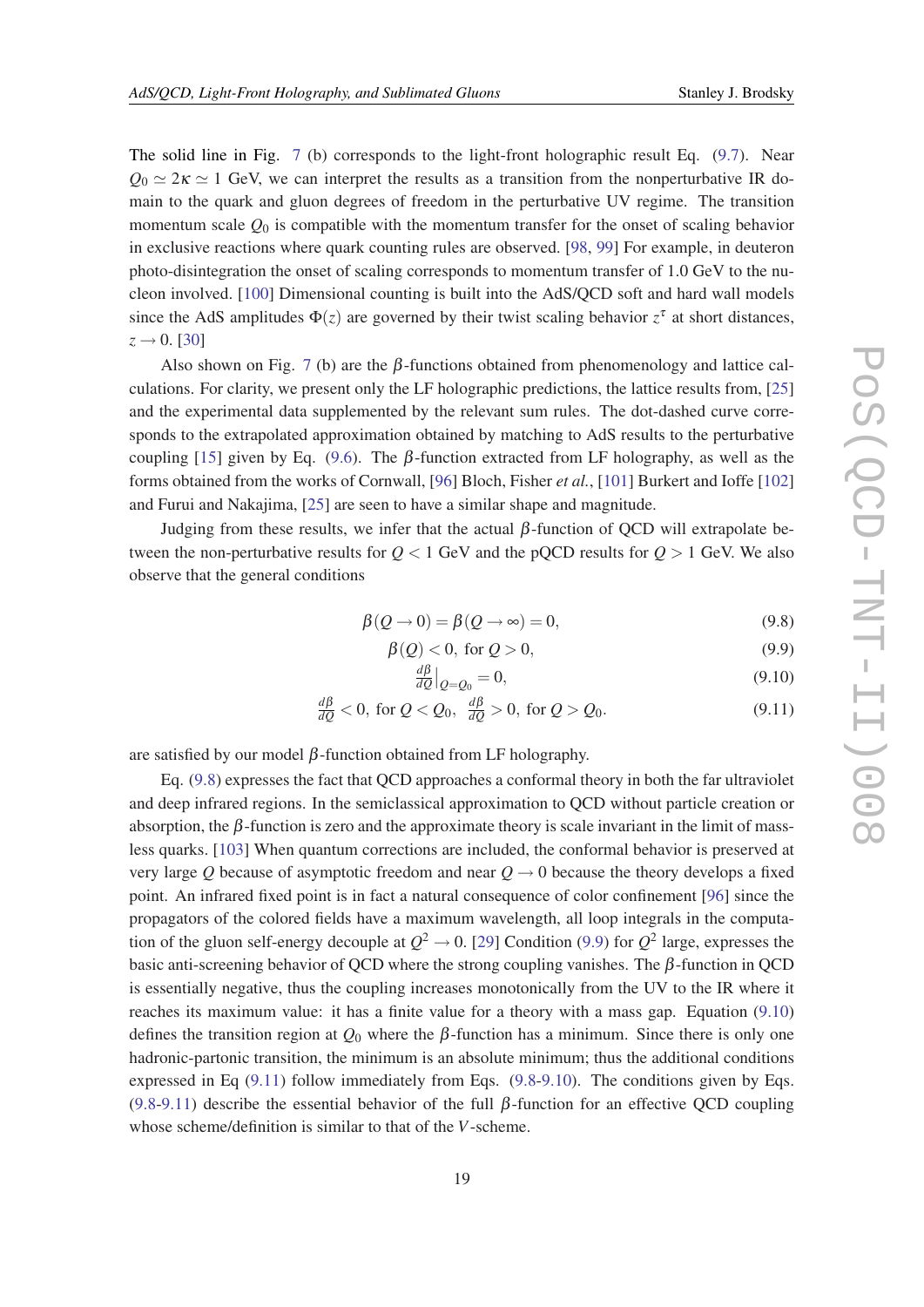### <span id="page-19-0"></span>10. Sublimated Gluons

As we have discussed above, an important feature of AdS/QCD is its prediction for the running coupling constant in the infrared domain:  $\alpha_s^{\text{AdS/QCD}}(Q^2) \propto e^{-Q^2/4\kappa^2}$ . [[15\]](#page-23-0) The Gaussian fall-off of the AdS/QCD prediction for  $\alpha_s^{\text{AdS/QCD}}$  is clearly incorrect in the short-distance domain  $Q^2 > 4\kappa^2 \simeq$ 1  $\text{GeV}^2$  where the asymptotic freedom property of QCD becomes evident, as seen from the falloff of the measured  $g_1$  effective charge  $\alpha_s^{g_1}(Q^2)$ . [[27\]](#page-23-0) We can understand the breakdown of the AdS/QCD prediction at hard scales as evidence for the appearance of dynamical gluon degrees of freedom in the  $Q^2 > GeV^2$  domain. However, gluons with smaller virtuality are sublimated in terms of the effective confining potential.

An essential prediction of quantum chromodynamics is the existence of color-octet spin-1 gluon quanta. If one quantizes QCD using light-front quantization and  $A^+=0$  light-cone gauge, then the gluon quanta have positive metric and physical polarization  $S^z = \pm 1$ . Gluon jets are clearly seen in hard QCD processes, such as the three-jet events in electron-positron annihilation  $e^+e^- \rightarrow q\bar{q}g$ . [\[104](#page-26-0)] Empirically, the rapidity plateau of a gluon jet is higher than that of a quark jet by the factor  $\frac{C_A}{C_F} = \frac{9}{4}$  $\frac{9}{4}$ , as predicted at leading order in QCD. The existence of asymptotic freedom at large  $Q^2$ :  $\alpha_s(Q^2) \simeq 4\pi/\beta_o \log \frac{Q^2}{\Lambda^2}$  $\frac{Q^2}{\Lambda_{QCD}^2}$ , the DGLAP evolution of structure functions, and the ERBL evolution of distribution amplitudes are all based on the existence of hard gluons. However, empirical evidence confirming gluonic degrees of freedom at small virtualities is lacking. For example,

- 1. Finding clear evidence for *gg* and *ggg* gluonium bound states has been difficult., even in the "gluon factory" reaction  $J/\psi \rightarrow \gamma gg$  [\[42](#page-24-0), [105](#page-26-0)]. Similarly, there is no clear evidence for  $q\bar{q}g$ hybrid states. [[42\]](#page-24-0)
- 2. One would normally expect to see gluon exchange dominate large-angle elastic scattering exclusive hadron-hadron scattering reactions. In fact, as shown by Carroll *et al.*, [[89](#page-26-0)] two body scattering amplitudes at fixed θ*cm* are dominated by quark exchange and interchange amplitudes [[88\]](#page-26-0) rather than gluon exchange contributions. As shown by Landshoff, [[106](#page-26-0)] gluon exchange implies that large-angle proton-proton elastic scattering would be dominated by a sequence of three  $qq \rightarrow qq$  amplitudes each with small gluon virtuality  $t/9$ . The Landshoff mechanism predicts  $\frac{d\sigma}{dt}(pp \to pp) \propto \frac{1}{t^8}$  $\frac{1}{t^8}$ ; in fact measurements are consistent with  $\frac{d\sigma}{dt}(pp \to pp) \propto \frac{1}{s^2 u^2}$  $\frac{1}{s^2 u^4 t^4}$ , as predicted by quark-interchange. [\[88,](#page-26-0) [107\]](#page-26-0)
- 3. There is no solid evidence for the existence of the Odderon the three-gluon exchange trajectory.
- 4. Experiments find that the  $J/\psi \rightarrow \rho \pi$  is the largest two-body mode where  $\psi'$  almost never decays to  $\rho \pi$ . The infamous  $J/\psi \rightarrow \rho \pi$  puzzle shows that the usual Zweig picture of  $c\bar{c}$ annihilation to three gluons, each with virtuality  $q^2 \simeq M_{\psi}^2/9$  is incorrect. However, this puzzling decay pattern is consistent with a mechanism [\[108\]](#page-27-0) where the  $c\bar{c}$  of the quarkonium state flows into the  $|q\bar{q}c\bar{c}\rangle$  Fock state of one of the final-state mesons. The suppression of  $\psi' \rightarrow \rho \pi$  is then due to the node in the excited quarkonium radial wavefunction.

These striking phenomenological features are consisted with the AdS/QCD prediction that gluon quanta with virtuality below  $Q^2 \simeq 1 \text{ GeV}^2$  are physically absent. Thus the physical effects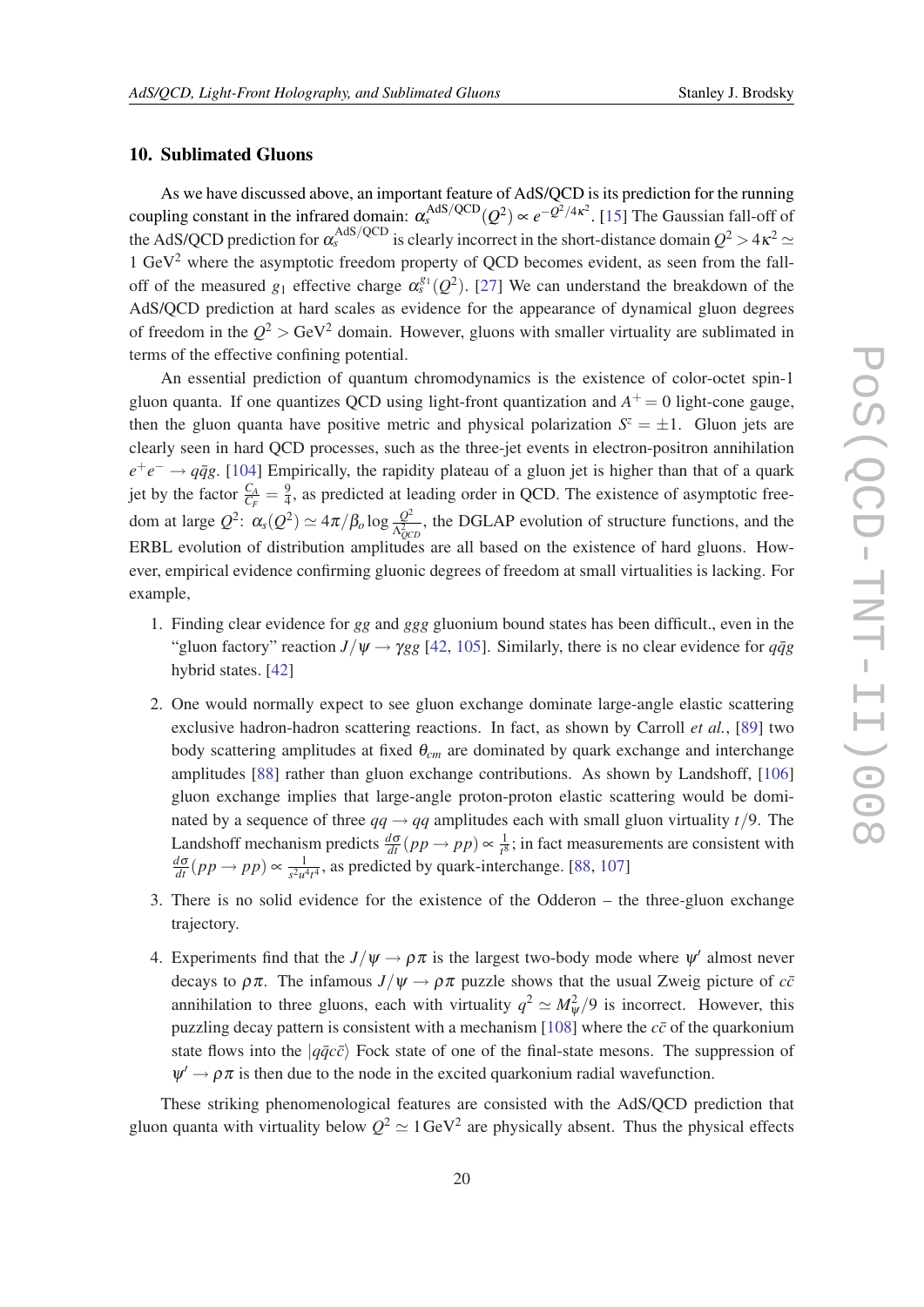of gluons are evidently *sublimated*, replaced by an effective potential which confines quarks. The AdS/QCD picture is consistent with string descriptions of confinement and the Isgur-Paton flux tube model. [\[90\]](#page-26-0) We also note that in  $(1+1)$  QCD quantized in light-cone gauge – gluon quanta are absent; only the confining potential  $\frac{1}{k+2}$  which is instantaneous in light-front time  $\tau = t + z/c$ remains.

### 11. The Principle of Maximal Conformality

A key problem in making precise perturbative QCD predictions is the uncertainty in determining the renormalization scale  $\mu$  of the running coupling  $\alpha_s(\mu^2)$ . The purpose of the running coupling in any gauge theory is to sum all terms involving the  $\beta$  function; in fact, when the renormalization scale is set properly, all non-conformal  $\beta \neq 0$  terms in a perturbative expansion arising from renormalization are summed into the running coupling. The remaining terms in the perturbative series are then identical to that of a conformal theory; i.e., the corresponding theory with  $\beta = 0$ . The resulting scale-fixed predictions using the "principle of maximum conformality" (PMC) [[109](#page-27-0)] are thus independent of the choice of renormalization scheme – a key requirement of renormalization group invariance. The results avoid renormalon resummation and agree with QED scale-setting in the Abelian limit. The PMC is also the theoretical principle underlying the BLM procedure, [\[110](#page-27-0)] commensurate scale relations [[111](#page-27-0)] between observables, and the scale-setting methods used in lattice gauge theory. The number of active flavors  $n_f$  in the QCD  $\beta$  function is also correctly determined.

DiGiustino, Wu, [[109](#page-27-0), [112](#page-27-0)] and Brodsky have shown how to determine the PMC/BLM scale for QCD processes up to NNLO. [[109\]](#page-27-0) See also Refs. [\[113,](#page-27-0) [114](#page-27-0), [115\]](#page-27-0). A single global PMC scale, valid at leading order, can be derived from basic properties of the perturbative QCD cross section. The elimination of the renormalization scheme ambiguity using the PMC will not only increase the precision of QCD tests, but it will also increase the sensitivity of collider experiments to new physics beyond the Standard Model.

# 12. Vacuum Condensates and the Cosmological Constant

When one makes a measurement in hadron physics, such as deep inelastic lepton-proton scattering, one probes hadron's constituents consistent with causality – at a given light front time, not at instant time. Similarly, when one makes observations in cosmology, information is obtained consistent with the finite speed of light.

Physical eigenstates are built from operators acting on the vacuum. It is thus important to distinguish two very different concepts of the vacuum in quantum field theories such as QED and QCD. The conventional instant-form vacuum is a state defined at the same time *t* at all spatial points in the universe. In contrast, the front-form vacuum only senses phenomena which are causally connected; i.e., or within the observer's light-cone. The instant-form vacuum is defined as the lowest energy eigenstate of the instant-form Hamiltonian. For example, the instant-form vacuum in QED is saturated with quantum loops of leptons and photons. In calculations of physical processes one must then normal-order the vacuum and divide the *S*-matrix elements by the disconnected vacuum loops.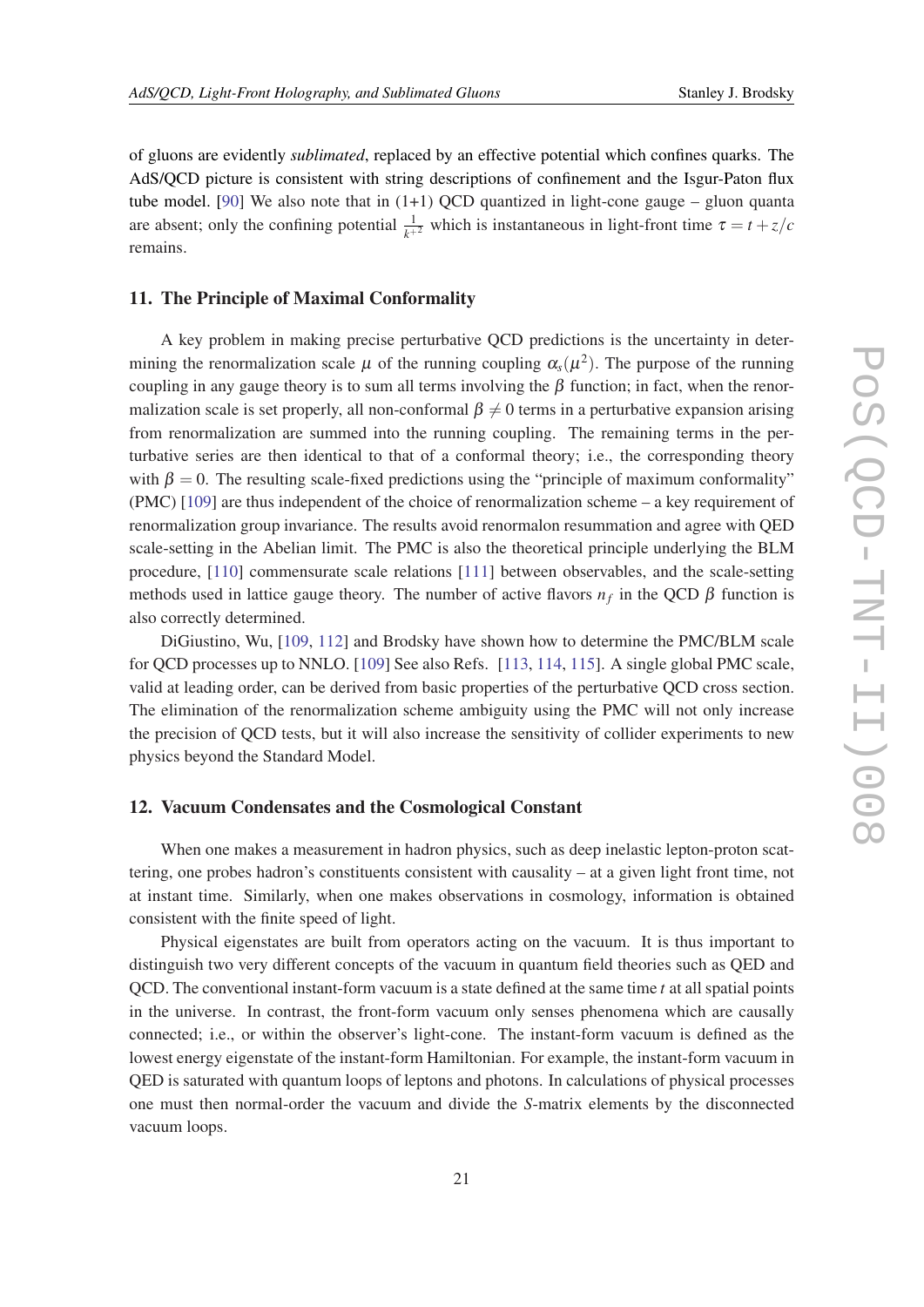In contrast, the front-form (light-front) vacuum is defined as the lowest mass eigenstate of light-front Hamiltonian quantized at fixed  $\tau = t - z/c$ . The LF vacuum is remarkably simple because of the restriction  $k^+ \geq 0$ . The LF vacuum thus coincides with the vacuum of the free LF Hamiltonian (up to possible zero modes set by boundary conditions). The front-form vacuum is causal and Lorentz invariant; whereas the instant form vacuum is acausal and depends on the observer's Lorentz frame.

In fact, in the LF analysis, one finds that the spatial support of QCD condensates is restricted to the interior of hadrons, physics which arises due to the interactions of confined quarks and gluons. The condensate physics normally associated with the instant-form vacuum is replaced by the dynamics of higher non-valence Fock states as shown in the context of the infinite momentum method by Casher and Susskind. [\[116](#page-27-0)] In particular, chiral symmetry is broken in a limited domain of size  $1/m_{\pi}$ , in analogy to the limited physical extent of superconductor phases. This novel description of chiral symmetry breaking in terms of "in-hadron condensates" has also been observed in Bethe-Salpeter studies. [\[117,](#page-27-0) [118\]](#page-27-0) The usual argument for a quark vacuum condensate is the Gell-Mann–Oakes–Renner formula:  $m_{\pi}^2 = -2m_q \langle 0|\bar{q}q|0\rangle/f_{\pi}^2$ . However, in the Bethe-Salpeter and light-front formalisms, where the pion is a  $q\bar{q}$  bound-state, the GMOR relation is replaced by  $m_{\pi}^2 = -2m_q\langle 0|\bar{q}\gamma_5 q|\pi\rangle/f_{\pi}$ , where  $\rho_{\pi} \equiv -\langle 0|\bar{q}\gamma_5 q|\pi\rangle$  represents a pion decay constant via an an elementary pseudoscalar current.

The cosmological constant measures the matrix element of the energy momentum tensor  $T^{\mu\nu}$ in the background universe. It corresponds to the measurement of the gravitational interactions of a probe of finite mass; it only senses the causally connected domain within the light-cone of the observer. If the universe is empty, the appropriate vacuum state is thus the LF vacuum since it is causal. One automatically obtains a vanishing cosmological constant from the LF vacuum. Thus, as argued in Refs. [\[23](#page-23-0), [29](#page-24-0), [119\]](#page-27-0) the 45 orders of magnitude conflict of QCD with the observed value of the cosmological condensate is removed, and a new perspective on the nature of quark and gluon condensates in QCD is thus obtained.

### 13. Conclusions

The AdS/QCD correspondence is now providing important insight into the properties of QCD needed to compute exclusive reactions. In particular, the soft-wall AdS/QCD model modified by a positive sign dilaton metric, which represents color confinement, leads to a remarkable oneparameter description of nonperturbative hadron dynamics, including successful predictions for the meson and baryon spectrum for zero quark mass, including a zero-mass pion, a Regge spectrum of linear trajectories with the same slope in orbital angular *L* and the principal quantum number *n*, as well as dynamical form factors. The theory predicts dimensional counting for form factors and other fixed CM angle exclusive reactions. Moreover, as we have discussed, light-front holography allows one to map the hadronic amplitudes  $\Phi(z)$  determined in the AdS fifth dimension *z* to the valence LFWFs of each hadron as a function of a covariant impact variable  $\zeta$ . Moreover, the same techniques provide a prediction for the QCD coupling  $\alpha_s(Q^2)$  and its  $\beta$ -function which reflects the dynamics of confinement.

The combination of anti-de Sitter space methods with light-front holography provides an accurate first approximation for the spectra and wavefunctions of meson and baryon light-quark bound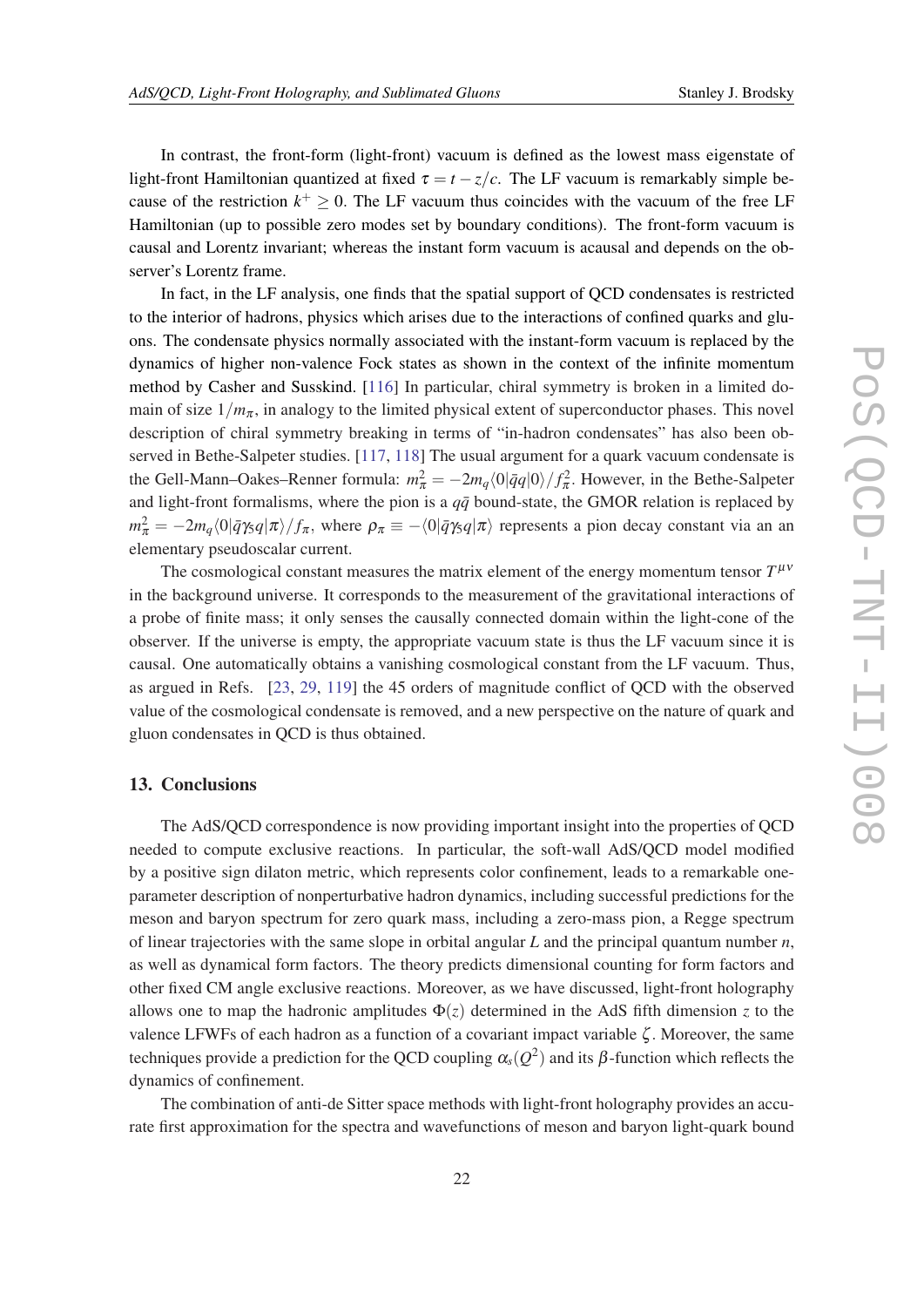states. One also obtains an elegant connection between a semiclassical first approximation to QCD, quantized on the light-front, with hadronic modes propagating on a fixed AdS background. The resulting bound-state Hamiltonian equation of motion in QCD leads to relativistic light-front wave equations in the invariant impact variable  $\zeta$  which measures the separation of the quark and gluonic constituents within the hadron at equal light-front time. This corresponds to the effective singlevariable relativistic Schrödinger-like equation in the AdS fifth dimension coordinate *z*, Eq. ([4.1\)](#page-5-0). The eigenvalues give the hadronic spectrum, and the eigenmodes represent the probability distributions of the hadronic constituents at a given scale. In particular, the soft-wall model with a positive dilaton profile  $\exp(\kappa^2 z^2)$  gives a successful accounting of the spectra of the light-quark meson and baryons [\[32](#page-24-0)].

We have also shown that the light-front holographic mapping of effective classical gravity in AdS space, modified by the positive-sign dilaton background predicts the form of a nonperturbative effective coupling  $\alpha_s^{AdS}(Q)$  and its  $\beta$ -function. The AdS/QCD running coupling is in very good agreement with the effective coupling  $\alpha_{g_1}$  extracted from the Bjorken sum rule. The holographic  $\beta$ -function displays a transition from nonperturbative to perturbative regimes at a momentum scale  $Q \sim 1$  GeV. Our analysis indicates that light-front holography captures the characteristics of the full  $\beta$ -function of QCD and the essential dynamics of confinement, thus giving further support to the application of the gauge/gravity duality to the confining dynamics of strongly coupled QCD.

There are many phenomenological applications where detailed knowledge of the QCD coupling and the renormalized gluon propagator at relatively soft momentum transfer are essential. This includes exclusive and semi-exclusive processes as well as the rescattering interactions which create the leading-twist Sivers single-spin correlations in semi-inclusive deep inelastic scatter-ing, [\[120,](#page-27-0) [121](#page-27-0)] the Boer-Mulders functions which lead to anomalous  $\cos 2\phi$  contributions to the lepton pair angular distribution in the unpolarized Drell-Yan reaction, [\[122](#page-27-0)] and the Sommerfeld-Sakharov-Schwinger correction to heavy-quark production at threshold. [\[123\]](#page-27-0) The confining coupling from light-front holography thus can provide a quantitative understanding of this factorizationbreaking physics. [[124](#page-27-0)].

As we have seen, the gauge/gravity duality leads to a simple analytical and phenomenologically compelling nonperturbative approximation to the full light-front QCD Hamiltonian. For example, the soft-wall holographic model leads to a remarkable one-parameter description of nonperturbative hadron dynamics despite the fact that explicit gluonic quanta are absent. The absence of explicit gluonic degrees of freedom at small virtuality is a feature of color-confining holographic QCD models which are based on the gauge/gravity duality on warped five-dimensional anti-de Sitter spaces following the original Maldacena correspondence. The sublimation of soft gluons can explain several outstanding anomalies of hadron physics including the absence of the Landshoff mechanism in large-angle hadron-hadron scattering and the  $J/\psi \rightarrow \rho \pi$  puzzle.

### Acknowledgments

Invited talk presented by SJB at the International Workshop on QCD Green's Functions, Confinement and Phenomenology, 5-9 September 2011, Trento, Italy. We thank Leonardo di Giustino, Xing-Gang Wu, Mike Cornwall, Sadataka Furui, Craig Roberts, Robert Shrock, and Peter Tandy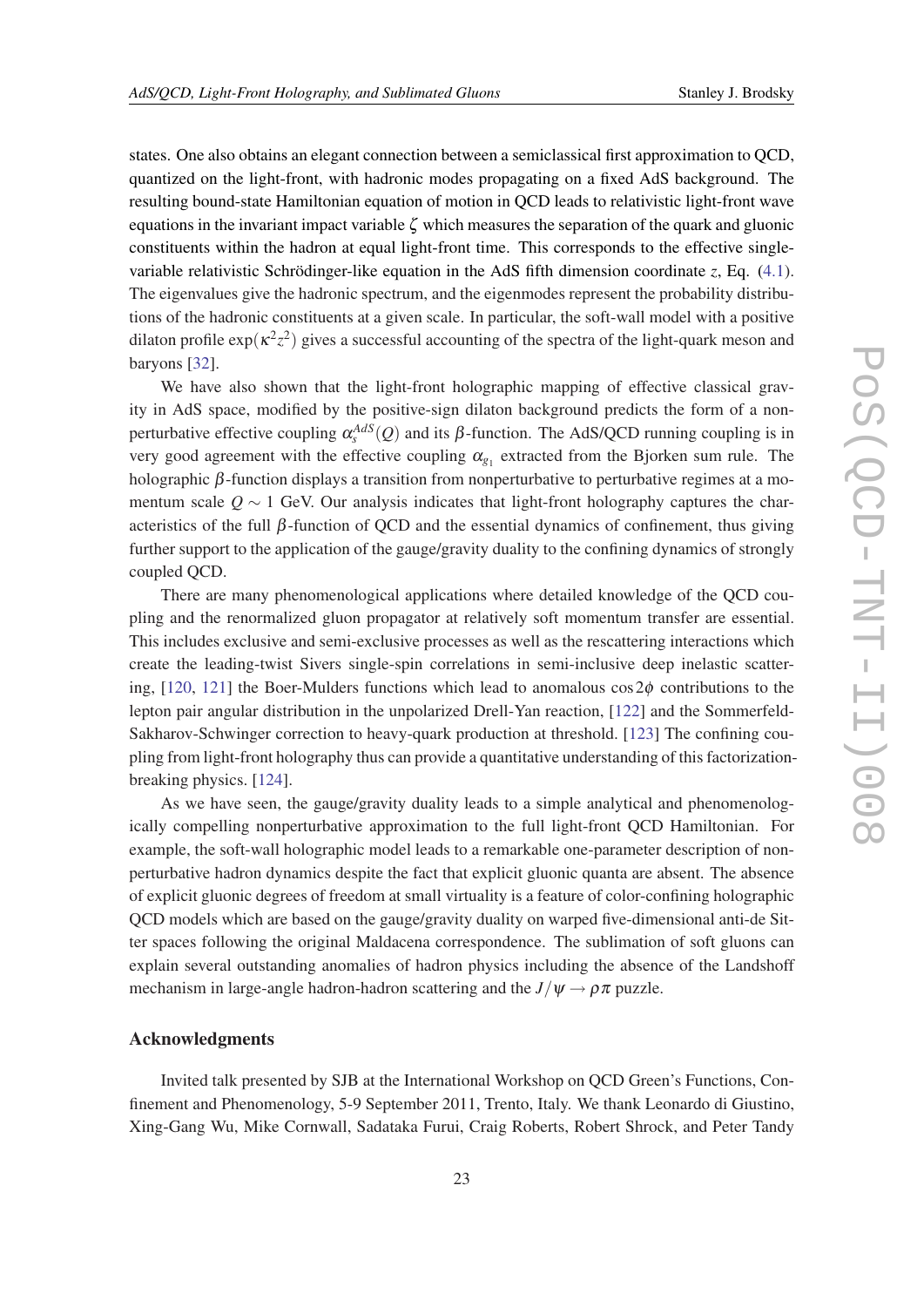<span id="page-23-0"></span>for helpful comments. We are also grateful to A. Deur, H. G. Dosch, J. Erlich, and F.-G. Cao for their collaborations. This research was supported by the Department of Energy contract DE– AC02–76SF00515. SLAC-PUB–14843 .

# References

- [1] J. M. Maldacena, Adv. Theor. Math. Phys. 2, 231 (1998) [Int. J. Theor. Phys. 38, 1113 (1999)] [arXiv:hep-th/9711200].
- [2] G. F. de Teramond and S. J. Brodsky, Phys. Rev. Lett. **102**, 081601 (2009) [arXiv:0809.4899 [hep-ph]].
- [3] S. J. Brodsky and G. F. de Teramond, Phys. Rev. Lett. 96, 201601 (2006) [arXiv:hep-ph/0602252].
- [4] S. J. Brodsky and G. F. de Teramond, Phys. Rev. D 77, 056007 (2008) [arXiv:0707.3859 [hep-ph]].
- [5] J. Polchinski and M. J. Strassler, JHEP 0305, 012 (2003) [arXiv:hep-th/0209211].
- [6] S. D. Drell and T. M. Yan, Phys. Rev. Lett. 24, 181 (1970).
- [7] G. B. West, Phys. Rev. Lett. **24**, 1206 (1970).
- [8] S. J. Brodsky and G. F. de Teramond, Phys. Rev. D 78, 025032 (2008) [arXiv:0804.0452 [hep-ph]].
- [9] Z. Abidin and C. E. Carlson, Phys. Rev. D 77, 095007 (2008) [arXiv:0801.3839 [hep-ph]].
- [10] P. A. M. Dirac, Rev. Mod. Phys. 21, 392 (1949).
- [11] S. J. Brodsky and J. R. Primack, Annals Phys. **52**, 315 (1969).
- [12] S. J. Brodsky, D. S. Hwang, B. Q. Ma and I. Schmidt, Nucl. Phys. B 593, 311 (2001) [arXiv:hep-th/0003082].
- [13] S. J. Brodsky, H. C. Pauli and S. S. Pinsky, Phys. Rept. 301, 299 (1998) [arXiv:hep-ph/9705477].
- [14] H. C. Pauli and S. J. Brodsky, Phys. Rev. D 32, 2001 (1985).
- [15] S. J. Brodsky, G. F. de Teramond and A. Deur, Phys. Rev. D 81, 096010 (2010) [arXiv:1002.3948 [hep-ph]].
- [16] G. P. Lepage and S. J. Brodsky, Phys. Lett. B 87, 359 (1979).
- [17] A. V. Efremov and A. V. Radyushkin, Phys. Lett. B 94, 245 (1980).
- [18] S. J. Brodsky and D. S. Hwang, Nucl. Phys. B 543, 239 (1999) [arXiv:hep-ph/9806358].
- [19] S. J. Brodsky, M. Diehl and D. S. Hwang, Nucl. Phys. B 596, 99 (2001) [arXiv:hep-ph/0009254].
- [20] G. P. Lepage and S. J. Brodsky, Phys. Rev. D 22, 2157 (1980).
- [21] S. J. Brodsky and G. P. Lepage, SLAC-PUB-2294 (1979).
- [22] O. V. Teryaev, arXiv:hep-ph/9904376.
- [23] S. J. Brodsky and R. Shrock, Proc. Nat. Acad. Sci. 108, 45 (2011) [arXiv:0905.1151 [hep-th]].
- [24] K. Hornbostel, S. J. Brodsky and H. C. Pauli, Phys. Rev. D 41, 3814 (1990).
- [25] S. Furui and H. Nakajima, Phys. Rev. D 76, 054509 (2007) [arXiv:hep-lat/0612009].
- [26] L. von Smekal, R. Alkofer and A. Hauck, Phys. Rev. Lett. 79, 3591 (1997) [arXiv:hep-ph/9705242].
- [27] A. Deur, V. Burkert, J. P. Chen and W. Korsch, Phys. Lett. B 650, 244 (2007) [arXiv:hep-ph/0509113].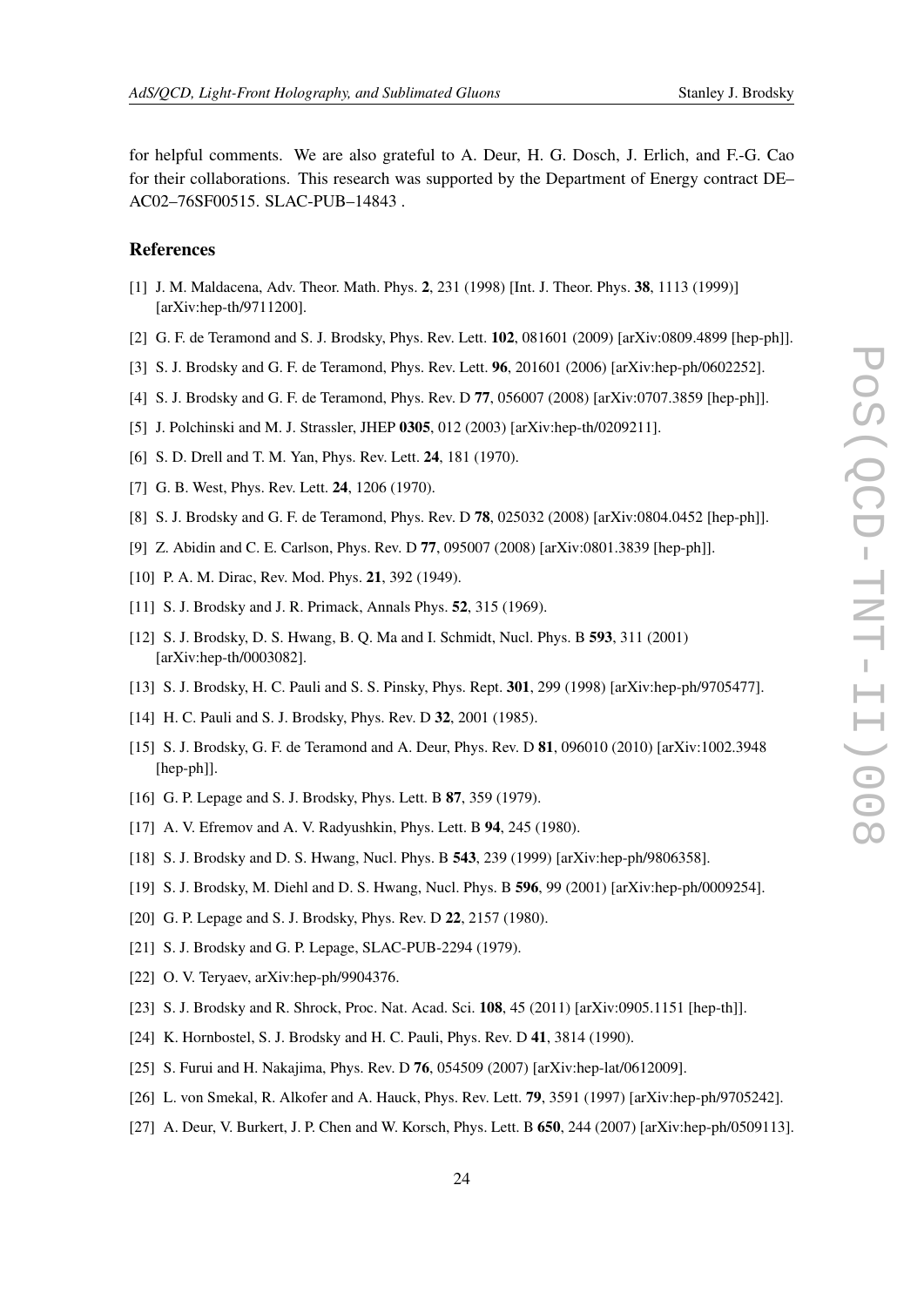- <span id="page-24-0"></span>[28] A. Deur, V. Burkert, J. P. Chen and W. Korsch, Phys. Lett. B 665, 349 (2008) [arXiv:0803.4119 [hep-ph]].
- [29] S. J. Brodsky and R. Shrock, Phys. Lett. B **666**, 95 (2008) [arXiv:0806.1535 [hep-th]].
- [30] J. Polchinski and M. J. Strassler, Phys. Rev. Lett. **88**, 031601 (2002) [arXiv:hep-th/0109174].
- [31] A. Karch, E. Katz, D. T. Son and M. A. Stephanov, Phys. Rev. D 74, 015005 (2006) [arXiv:hep-ph/0602229].
- [32] G. F. de Teramond and S. J. Brodsky, Nucl. Phys. Proc. Suppl. 199, 89 (2010) [arXiv:0909.3900 [hep-ph]].
- [33] T. Gutsche, V. E. Lyubovitskij, I. Schmidt and A. Vega, arXiv:1108.0346 [hep-ph].
- [34] O. Andreev and V. I. Zakharov, Phys. Rev. D **74**, 025023 (2006) [arXiv:hep-ph/0604204].
- [35] S. J. Brodsky and G. F. de Teramond, Phys. Lett. B **582**, 211 (2004) [arXiv:hep-th/0310227].
- [36] J. Erlich, E. Katz, D. T. Son and M. A. Stephanov, Phys. Rev. Lett. **95**, 261602 (2005) [arXiv:hep-ph/0501128].
- [37] L. Da Rold and A. Pomarol, Nucl. Phys. B 721, 79 (2005) [arXiv:hep-ph/0501218].
- [38] S. D. Glazek and M. Schaden, Phys. Lett. B 198, 42 (1987).
- [39] P. Hoyer, arXiv:0909.3045 [hep-ph].
- [40] K. Nakamura *et al.* [Particle Data Group Collaboration], J. Phys. GG 37, 075021 (2010).
- [41] N. J. Craig and D. Green, JHEP 0909, 113 (2009) [arXiv:0905.4088 [hep-ph]].
- [42] E. Klempt and A. Zaitsev, Phys. Rept. **454**, 1 (2007) [arXiv:0708.4016 [hep-ph]].
- [43] G. F. de Teramond, S. J. Brodsky, Phys. Rev. Lett. 94, 201601 (2005) [hep-th/0501022].
- [44] H. Boschi-Filho, N. R. F. Braga and H. L. Carrion, Phys. Rev. D 73, 047901 (2006) [arXiv:hep-th/0507063].
- [45] N. Evans and A. Tedder, Phys. Lett. B **642**, 546 (2006) [arXiv:hep-ph/0609112].
- [46] D. K. Hong, T. Inami and H. U. Yee, Phys. Lett. B 646, 165 (2007) [arXiv:hep-ph/0609270].
- [47] P. Colangelo, F. De Fazio, F. Jugeau and S. Nicotri, Phys. Lett. B **652**, 73 (2007) [arXiv:hep-ph/0703316].
- [48] H. Forkel, M. Beyer, T. Frederico, JHEP 0707, 077 (2007) [arXiv:0705.1857 [hep-ph]].
- [49] H. Forkel, Phys. Rev. D 78, 025001 (2008) [arXiv:0711.1179 [hep-ph]].
- [50] A. Vega and I. Schmidt, Phys. Rev. D **78**, 017703 (2008) [arXiv:0806.2267 [hep-ph]].
- [51] K. Nawa, H. Suganuma and T. Kojo, Mod. Phys. Lett. A 23, 2364 (2008) [arXiv:0806.3040 [hep-th].
- [52] W. de Paula, T. Frederico, H. Forkel and M. Beyer, Phys. Rev. D 79, 075019 (2009) [arXiv:0806.3830 [hep-ph]].
- [53] P. Colangelo, F. De Fazio, F. Giannuzzi, F. Jugeau and S. Nicotri, Phys. Rev. D 78, 055009 (2008) [arXiv:0807.1054 [hep-ph]].
- [54] H. Forkel and E. Klempt, Phys. Lett. B 679, 77 (2009) [arXiv:0810.2959 [hep-ph]].
- [55] H. C. Ahn, D. K. Hong, C. Park and S. Siwach, Phys. Rev. D 80, 054001 (2009) [arXiv:0904.3731 [hep-ph]].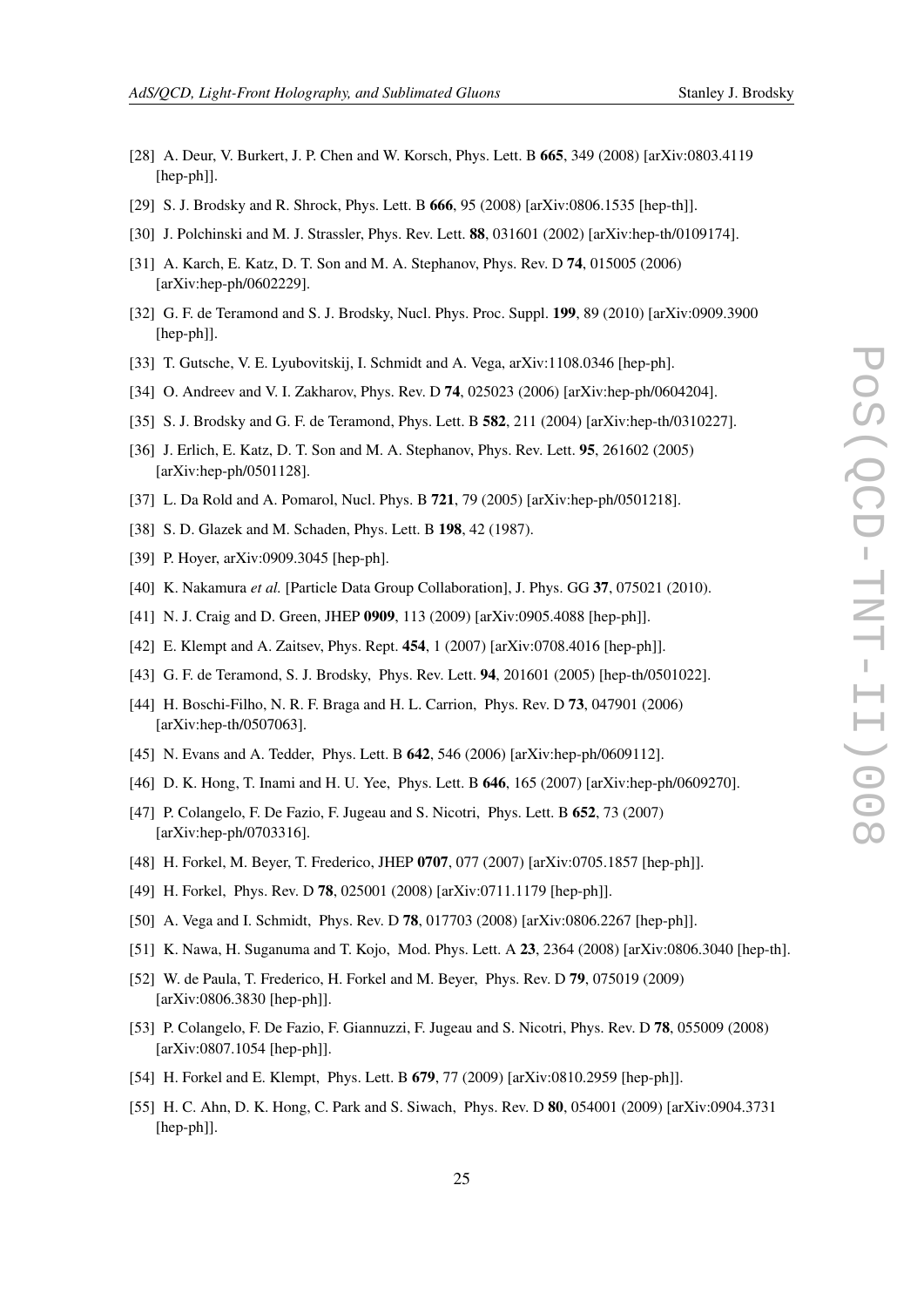- <span id="page-25-0"></span>[56] Y. -Q. Sui, Y. -L. Wu, Z. -F. Xie and Y. -B. Yang, Phys. Rev. D 81, 014024 (2010) [arXiv:0909.3887 [hep-ph]].
- [57] J. I. Kapusta and T. Springer, Phys. Rev. D **81**, 086009 (2010) [arXiv:1001.4799 [hep-ph]].
- [58] P. Zhang, Phys. Rev. D **81** (2010) 114029 [arXiv:1002.4352 [hep-ph]]; D **82**, 094013 (2010) [arXiv:1007.2163 [hep-ph]].
- [59] I. Iatrakis, E. Kiritsis and A. Paredes, Phys. Rev. D 81, 115004 (2010) [arXiv:1003.2377 [hep-ph]].
- [60] T. Branz, T. Gutsche, V. E. Lyubovitskij, I. Schmidt and A. Vega, Phys. Rev. D 82, 074022 (2010) [arXiv:1008.0268 [hep-ph]].
- [61] M. Kirchbach, C. B. Compean, Phys. Rev. D 82, 034008 (2010) [arXiv:1003.1747 [hep-ph]].
- [62] Y. -Q. Sui, Y. -L. Wu and Y. -B. Yang, Phys. Rev. D 83, 065030 (2011) [arXiv:1012.3518 [hep-ph]].
- [63] S. -J. Wang, J. Tao, X. -B. Guo and L. Li, Phys. Lett. B **696**, 396 (2011).
- [64] K. K. Mady and D. Y. Hameye, arXiv:1112.3204 [hep-ph].
- [65] S. J. Brodsky and G. F. de Teramond, arXiv:0802.0514 [hep-ph].
- [66] G. F. de Teramond, S. J. Brodsky, AIP Conf. Proc. 1257, 59 (2010) [arXiv:1001.5193 [hep-ph]].
- [67] G. F. de Teramond, S. J. Brodsky, J. Phys. Conf. Ser. 287, 012007 (2011), [arXiv:1103.1100 [hep-ph]].
- [68] R. Baldini, S. Dubnicka, P. Gauzzi, S. Pacetti, E. Pasqualucci and Y. Srivastava, Eur. Phys. J. C 11, 709 (1999).
- [69] V. Tadevosyan *et al.*, Phys. Rev. C 75, 055205 (2007) [arXiv:nucl-ex/0607007]; T. Horn *et al.*, Phys. Rev. Lett. 97, 192001 (2006) [arXiv:nucl-ex/0607005].
- [70] H. J. Kwee and R. F. Lebed, JHEP 0801, 027 (2008) [arXiv:0708.4054 [hep-ph]].
- [71] H. R. Grigoryan and A. V. Radyushkin, Phys. Rev. D 76, 115007 (2007) [arXiv:0709.0500 [hep-ph]].
- [72] C. A. B. Bayona, H. Boschi-Filho, M. Ihl and M. A. C. Torres, JHEP 1008, 122 (2010) [arXiv:1006.2363 [hep-th]].
- [73] H. R. Grigoryan and A. V. Radyushkin, Phys. Rev. D 76, 095007 (2007) [arXiv:0706.1543 [hep-ph]].
- [74] M. Diehl, Nucl. Phys. Proc. Suppl. **161**, 49 (2006) [arXiv:hep-ph/0510221].
- [75] D. E. Soper, Phys. Rev. D **15**, 1141 (1977).
- [76] A. Vega, I. Schmidt, T. Gutsche and V. E. Lyubovitskij, Phys. Rev. D 83, 036001 (2011) [arXiv:1010.2815 [hep-ph]].
- [77] R. Nishio, T. Watari, arXiv:1105.2907 [hep-ph].
- [78] G. F. de Teramond and S. J. Brodsky, arXiv:1108.0965 [hep-ph].
- [79] H. R. Grigoryan, T.-S. H. Lee, H.-U. Yee, Phys. Rev. D80, 055006 (2009) [arXiv:0904.3710 [hep-ph]].
- [80] C. A. B. Bayona, H. Boschi-Filho, N. R. F. Braga, M. Ihl and M. A. C. Torres, ÊÊarXiv:1112.1439 [hep-ph]. ÊÊ
- [81] S. J. Brodsky and B. Q. Ma, Phys. Lett. B 381, 317 (1996) [arXiv:hep-ph/9604393].
- [82] S. J. Brodsky, arXiv:hep-ph/0004211.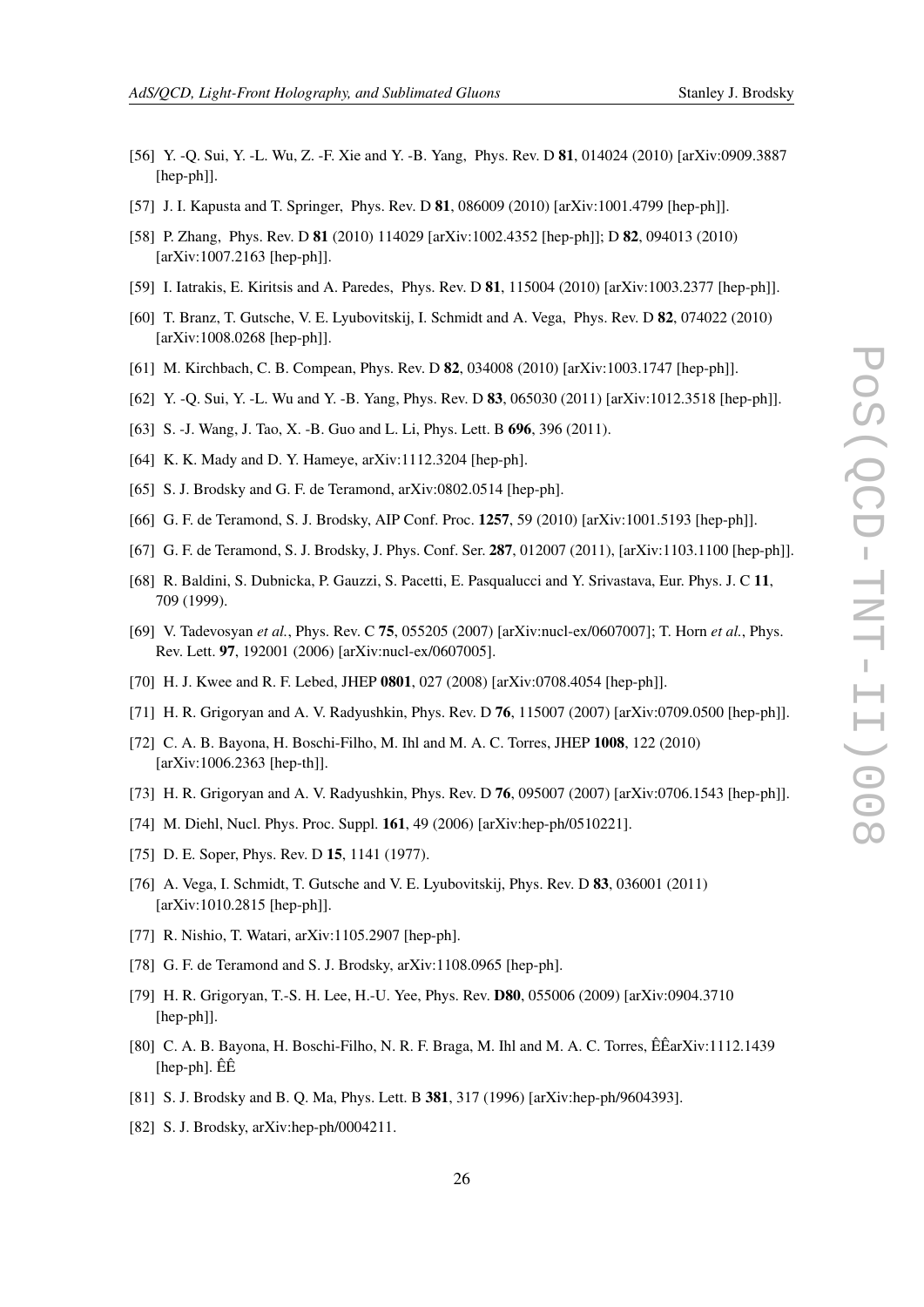- 
- <span id="page-26-0"></span>[83] A. Airapetian *et al.* [HERMES Collaboration], Phys. Lett. B 666, 446 (2008) [arXiv:0803.2993 [hep-ex]].
- [84] S. J. Brodsky, J. C. Collins, S. D. Ellis, J. F. Gunion and A. H. Mueller, DOE/ER/40048-21 (1984).
- [85] M. Franz, M. V. Polyakov and K. Goeke, Phys. Rev. D 62, 074024 (2000) [arXiv:hep-ph/0002240].
- [86] S. J. Brodsky, P. Hoyer, C. Peterson and N. Sakai, Phys. Lett. B 93, 451 (1980).
- [87] W. C. Chang and J. C. Peng, Phys. Lett. B 704, 197 (2011) [arXiv:1105.2381 [hep-ph]].
- [88] J. F. Gunion, S. J. Brodsky and R. Blankenbecler, Phys. Rev. D 6, 2652 (1972).
- [89] B. R. Baller *et al.*, Phys. Rev. Lett. 60, 1118 (1988).
- [90] N. Isgur and J. E. Paton, Phys. Rev. D 31, 2910 (1985).
- [91] G. Grunberg, Phys. Lett. B 95, 70 (1980); Phys. Rev. D 29, 2315 (1984); Phys. Rev. D 29, 2315 (1984); Phys. Rev. D 40, 680 (1989).
- [92] S. J. Brodsky and H. J. Lu, Phys. Rev. D 51, 3652 (1995); S. J. Brodsky, G. T. Gabadadze, A. L. Kataev and H. J. Lu, Phys. Lett. B372, 133 (1996).
- [93] T. Appelquist, M. Dine and I. J. Muzinich, Phys. Lett. B 69, 231 (1977).
- [94] J. D. Bjorken, Phys. Rev. 148, 1467 (1966).
- [95] A. Deur, arXiv:0907.3385 [nucl-ex].
- [96] J. M. Cornwall, Phys. Rev. D **26**, 1453 (1982).
- [97] S. D. Drell and A. C. Hearn, Phys. Rev. Lett. 16, 908 (1966); S. B. Gerasimov, Sov. J. Nucl. Phys. 2 (1966) 430 [Yad. Fiz. 2 (1966) 598].
- [98] S. J. Brodsky and G. R. Farrar, Phys. Rev. Lett. 31, 1153 (1973).
- [99] V. A. Matveev, R. M. Muradian and A. N. Tavkhelidze, Lett. Nuovo Cim. 7, 719 (1973).
- [100] H. Gao and L. Zhu, AIP Conf. Proc. **747**, 179 (2005) [arXiv:nucl-ex/0411014].
- [101] J. C. R. Bloch, Phys. Rev. D 66, 034032 (2002) [arXiv:hep-ph/0202073]; P. Maris and P. C. Tandy, Phys. Rev. C 60, 055214 (1999) [arXiv:nucl-th/9905056]; C. S. Fischer and R. Alkofer, Phys. Lett. B 536, 177 (2002) [arXiv:hep-ph/0202202]; C. S. Fischer, R. Alkofer and H. Reinhardt, Phys. Rev. D 65, 094008 (2002) [arXiv:hep-ph/0202195]; R. Alkofer, C. S. Fischer and L. von Smekal, Acta Phys. Slov. 52, 191 (2002) [arXiv:hep-ph/0205125]; M. S. Bhagwat, M. A. Pichowsky, C. D. Roberts and P. C. Tandy, Phys. Rev. C 68, 015203 (2003) [arXiv:nucl-th/0304003]; A. C. Aguilar, D. Binosi, J. Papavassiliou and J. Rodriguez-Quintero, Phys. Rev. D 80, 085018 (2009) [arXiv:0906.2633 [hep-ph]].
- [102] V. D. Burkert and B. L. Ioffe, Phys. Lett. B 296, 223 (1992); J. Exp. Theor. Phys. **78**, 619 (1994) [Zh. Eksp. Teor. Fiz. 105, 1153 (1994)].
- [103] G. Parisi, Phys. Lett. B 39, 643 (1972).
- [104] R. Brandelik *et al.* [TASSO Collaboration], Phys. Lett. B **86**, 243 (1979).
- [105] S. J. Brodsky, D. G. Coyne, T. A. DeGrand and R. R. Horgan, Phys. Lett. B 73, 203 (1978).
- [106] P. V. Landshoff, Phys. Rev. D 10, 1024 (1974).
- [107] S. J. Brodsky and G. R. Farrar, Phys. Rev. D 11, 1309 (1975).